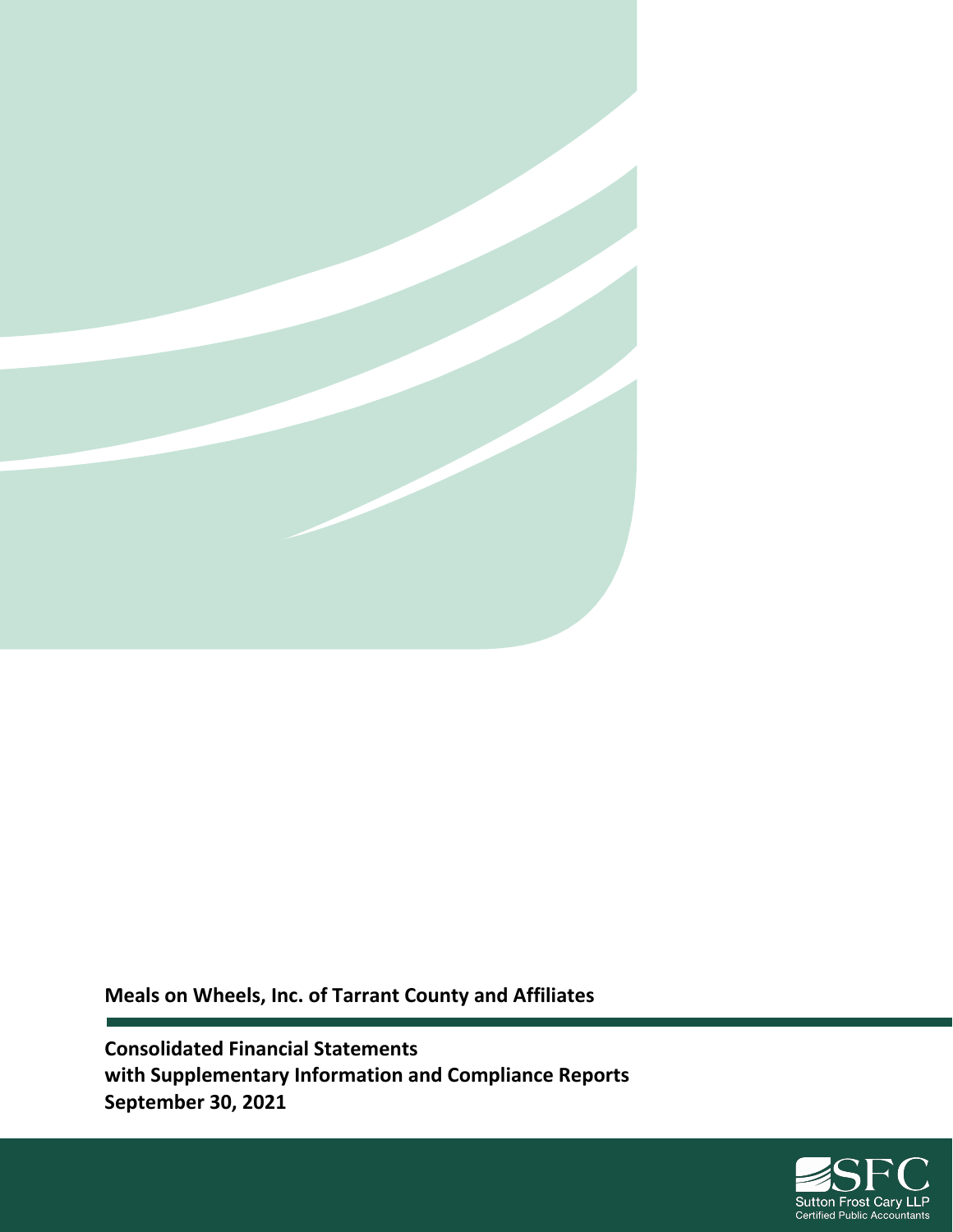# **Meals on Wheels, Inc. of Tarrant County and Affiliates Contents**

| <b>Consolidated Financial Statements:</b>                                                                                                                                                                                   |                |
|-----------------------------------------------------------------------------------------------------------------------------------------------------------------------------------------------------------------------------|----------------|
| Independent Auditors' Report                                                                                                                                                                                                | $\mathbf{1}$   |
| <b>Consolidated Statement of Financial Position</b>                                                                                                                                                                         | 3              |
| <b>Consolidated Statement of Activities</b>                                                                                                                                                                                 | 4              |
| <b>Consolidated Statement of Functional Expenses</b>                                                                                                                                                                        | 5              |
| <b>Consolidated Statement of Cash Flows</b>                                                                                                                                                                                 | 6              |
| Notes to Consolidated Financial Statements                                                                                                                                                                                  | $\overline{7}$ |
| <b>Supplementary Information and Compliance Reports:</b>                                                                                                                                                                    |                |
| Schedule of Expenditures of Federal and State Awards                                                                                                                                                                        | 22             |
| Notes to Schedule of Expenditures of Federal and State Awards                                                                                                                                                               | 23             |
| Report of Independent Auditors' on Internal Control over Financial Reporting and<br>on Compliance and Other Matters Based on an Audit of Financial Statements<br>Performed in Accordance with Government Auditing Standards | 24             |
| Report of Independent Auditors' on Compliance for Each Major Federal and State<br>Program and on Internal Control over Compliance Required by the Uniform<br>Guidance and State of Texas Uniform Grant Management Standards | 26             |
| Schedule of Findings and Questioned Costs                                                                                                                                                                                   | 29             |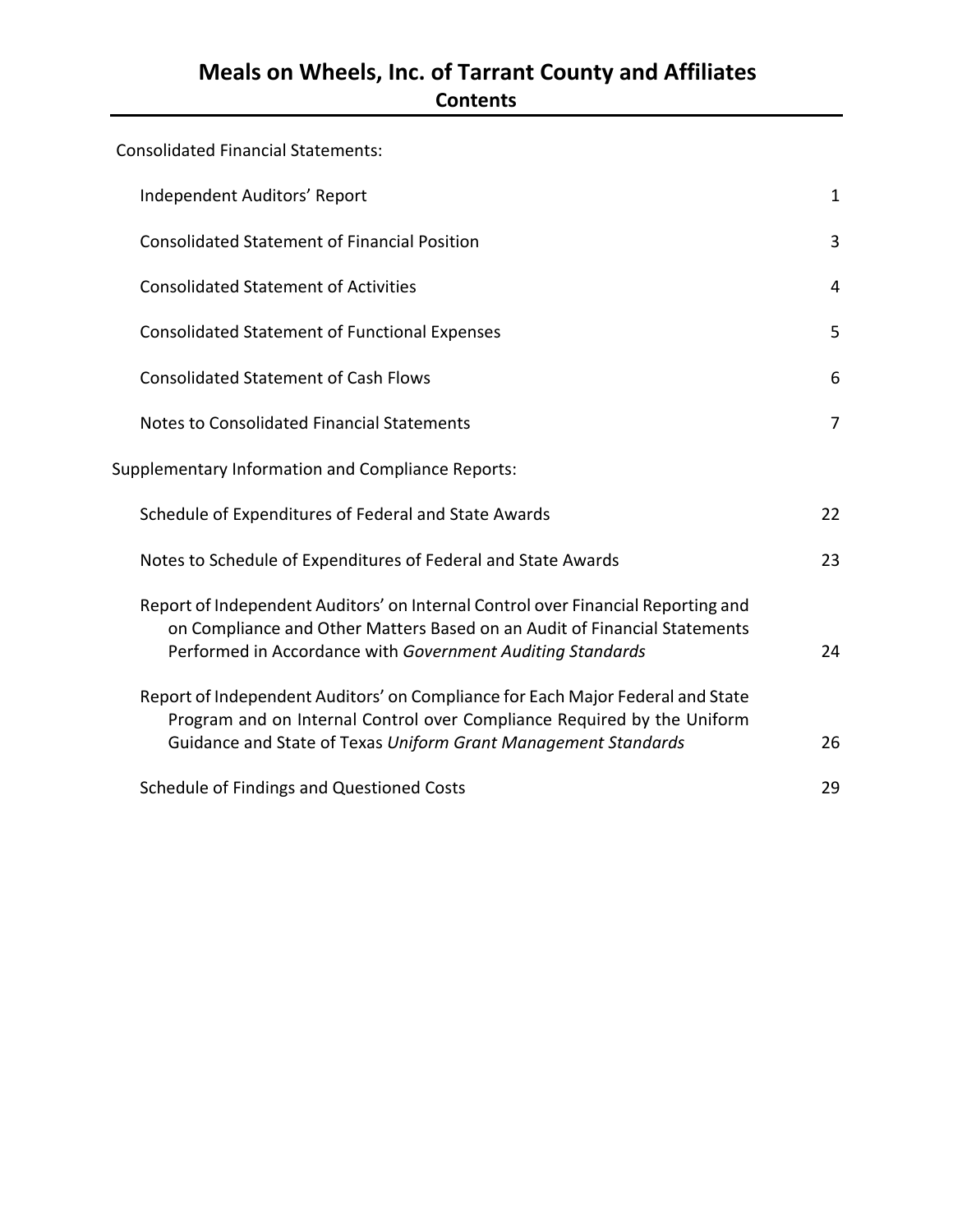

#### **Independent Auditors' Report**

To the Board of Directors Meals on Wheels, Inc. of Tarrant County and Affiliates

#### **Report on the Consolidated Financial Statements**

We have audited the accompanying consolidated financial statements of Meals on Wheels, Inc. of Tarrant County and Affiliates, which comprise the consolidated statement of financial position as of September 30, 2021, the related consolidated statements of activities, functional expenses and cash flows for the year then ended, and the related notes to the consolidated financial statements.

#### **Management's Responsibility for the Consolidated Financial Statements**

Management is responsible for the preparation and fair presentation of these consolidated financial statements in accordance with U.S. generally accepted accounting principles; this includes the design, implementation and maintenance of internal control relevant to the preparation and fair presentation of consolidated financial statements that are free from material misstatement, whether due to fraud or error.

#### **Auditors' Responsibility**

Our responsibility is to express an opinion on these consolidated financial statements based on our audit. We conducted our audit in accordance with U.S. generally accepted auditing standards and the standards applicable to financial audits contained in *Government Auditing Standards,* issued by the Comptroller General of the United States. Those standards require that we plan and perform the audit to obtain reasonable assurance about whether the consolidated financial statements are free of material misstatement*.* The financial statements of the Affiliates were not audited in accordance with *Government Auditing Standards.* 

An audit involves performing procedures to obtain audit evidence about the amounts and disclosures in the consolidated financial statements. The procedures selected depend on the auditor's judgment, including the assessment of the risks of material misstatement of the consolidated financial statements, whether due to fraud or error. In making those risk assessments, the auditor considers internal control relevant to the entity's preparation and fair presentation of the consolidated financial statements in order to design audit procedures that are appropriate in the circumstances, but not for the purpose of expressing an opinion on the effectiveness of the entity's internal control. Accordingly, we express no such opinion. An audit also includes evaluating the appropriateness of accounting policies used and the reasonableness of significant accounting estimates made by management, as well as evaluating the overall presentation of the consolidated financial statements.

We believe that the audit evidence we have obtained is sufficient and appropriate to provide a basis for our audit opinion.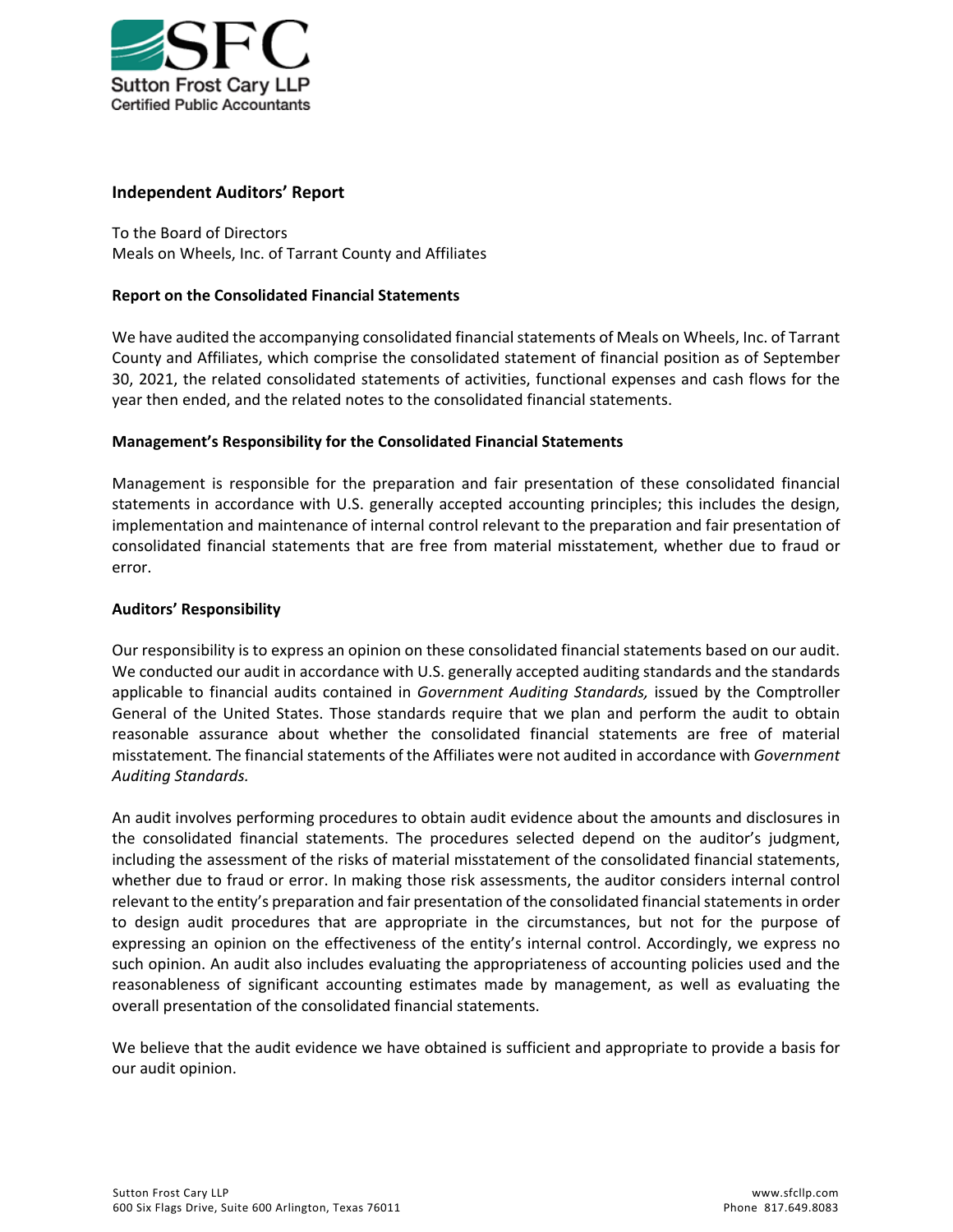#### **Opinion**

In our opinion, the consolidated financial statements referred to above present fairly, in all material respects, the consolidated financial position of Meals on Wheels, Inc. of Tarrant County and Affiliates as of September 30, 2021, and the changes in its net assets and its cash flows for the year then ended in accordance with U.S. generally accepted accounting principles.

#### **Other Matters**

#### *Supplementary Information*

Our audit was conducted for the purpose of forming an opinion on the consolidated financial statements as a whole. The accompanying schedule of expenditures of federal and state awards, as required by Title 2 U.S. *Code of Federal Regulations* (CFR) Part 200, *Uniform Administrative Requirements, Cost Principles, and Audit Requirements of Federal Awards* and the State of Texas *Uniform Grant Management Standards*, is presented for purposes of additional analysis and is also not a required part of the consolidated financial statements. Such information is the responsibility of management and was derived from and relates directly to the underlying accounting and other records used to prepare the consolidated financial statements. This information has been subjected to the auditing procedures applied in the audit of the consolidated financial statements and certain additional procedures, including comparing and reconciling such information directly to the underlying accounting and other records used to prepare the consolidated financial statements or to the consolidated financial statements themselves, and other additional procedures in accordance with U.S. generally accepted auditing standards. In our opinion, such information is fairly stated, in all material respects, in relation to the consolidated financial statements as a whole.

#### **Other Reporting Required by** *Government Auditing Standards*

In accordance with *Government Auditing Standards*, we have also issued our report dated January 19, 2022 on our consideration of Meals on Wheels, Inc. of Tarrant County's internal control over financial reporting and on our tests of its compliance with certain provisions of laws, regulations, contracts, and grant agreements and other matters. The purpose of that report is to describe the scope of our testing of internal control over financial reporting and compliance and the results of that testing, and not to provide an opinion on internal control over financial reporting or on compliance. That report is an integral part of an audit performed in accordance with *Government Auditing Standards* in considering Meals on Wheels, Inc. of Tarrant County's internal control over financial reporting and compliance.

Sutton Brost Cary

A Limited Liability Partnership

Arlington, Texas January 19, 2022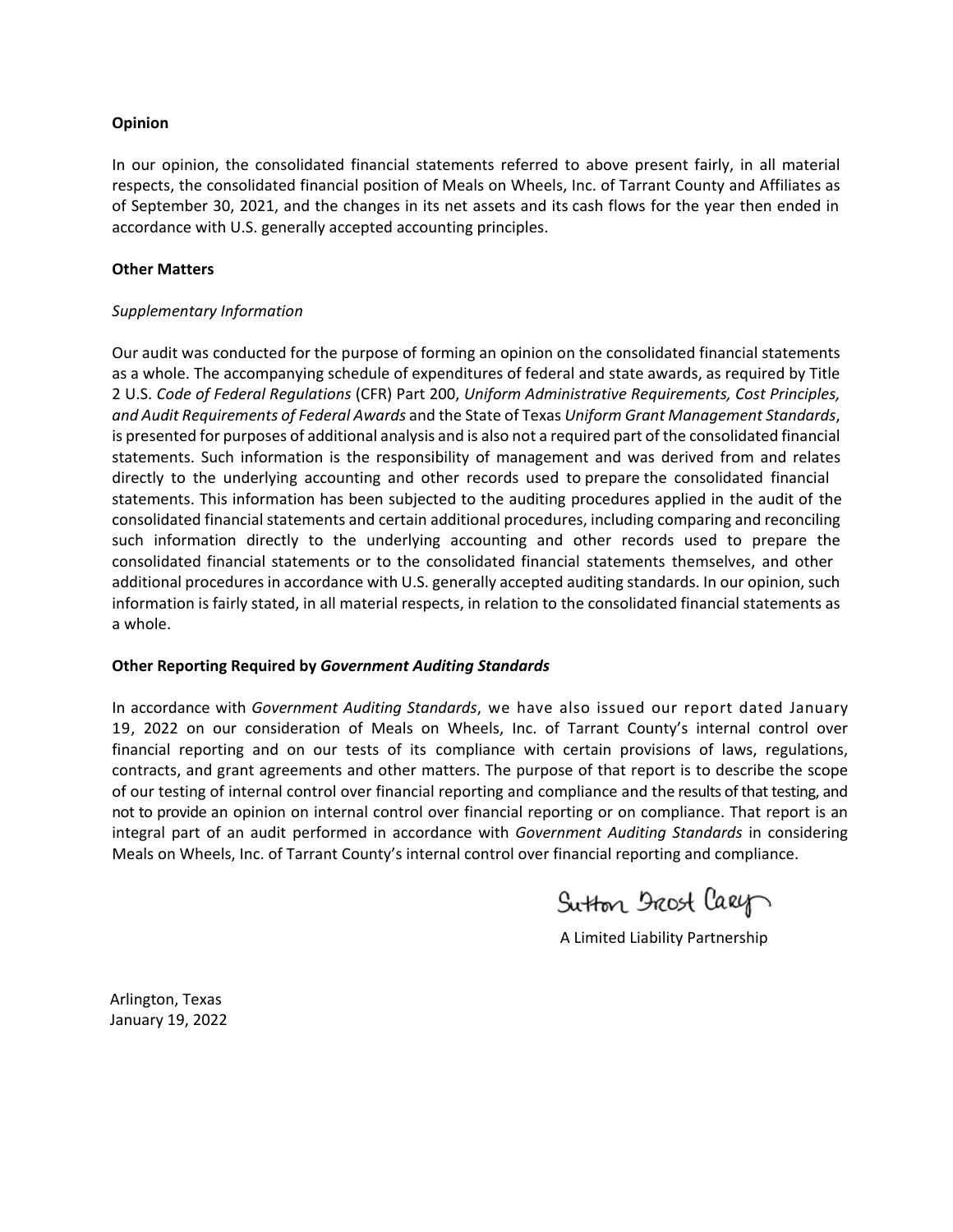# **Meals on Wheels, Inc. of Tarrant County and Affiliates Consolidated Statement of Financial Position September 30, 2021**

|                                                 | Meals On<br>Wheels, Inc. of |                                             | Meals On<br>Wheels, Inc.<br><b>Tarrant County</b><br>Endowment |           | Meals On<br><b>Wheels Client</b> |                  |             |         | Consolidated |              |
|-------------------------------------------------|-----------------------------|---------------------------------------------|----------------------------------------------------------------|-----------|----------------------------------|------------------|-------------|---------|--------------|--------------|
|                                                 |                             |                                             |                                                                |           |                                  | Assistance, Inc. | Eliminating |         |              | Total        |
|                                                 |                             |                                             | <b>Assets</b>                                                  |           |                                  |                  |             |         |              |              |
| Cash and cash equivalents                       | \$                          | 1,659,857                                   | \$                                                             | 37,102    | \$                               | 348,394          | \$          |         | \$           | 2,045,353    |
| Certificate of deposit                          |                             | 118,024                                     |                                                                |           |                                  |                  |             |         |              | 118,024      |
| Accounts receivable                             |                             | 1,639,586                                   |                                                                |           |                                  |                  |             |         |              | 1,639,586    |
| Pledges receivable                              |                             | 182,770                                     |                                                                |           |                                  |                  |             |         |              | 182,770      |
| Due from affiliate                              |                             |                                             |                                                                | 186       |                                  | 4,887            |             | (5,073) |              |              |
| Prepaid expenses and other assets               |                             | 49,225                                      |                                                                |           |                                  | 26,007           |             |         |              | 75,232       |
| Investments                                     |                             |                                             |                                                                | 2,538,181 |                                  |                  |             |         |              | 2,538,181    |
| Note receivable - new market tax credit         |                             | 10,776,000                                  |                                                                |           |                                  |                  |             |         |              | 10,776,000   |
| Property and equipment, net                     |                             | 987,946                                     |                                                                |           |                                  | 12,029,939       |             |         |              | 13,017,885   |
| Investments to be held in perpetuity            |                             |                                             |                                                                | 1,501,504 |                                  |                  |             |         |              | 1,501,504    |
| <b>Total assets</b>                             | Ŝ.                          | 15,413,408                                  | -\$                                                            | 4,076,973 | \$                               | 12,409,227       | - \$        | (5,073) | - \$         | 31,894,535   |
|                                                 |                             | <b>Liabilities and Net Assets (Deficit)</b> |                                                                |           |                                  |                  |             |         |              |              |
| Accounts payable                                | \$                          | 209,232                                     | \$                                                             |           | \$                               |                  | \$          |         | \$           | 209,232      |
| <b>Accrued liabilities</b>                      |                             | 276,382                                     |                                                                |           |                                  |                  |             |         |              | 276,382      |
| Due to affiliate                                |                             | 5,073                                       |                                                                |           |                                  |                  |             | (5,073) |              |              |
| Refundable advance                              |                             | 354,907                                     |                                                                |           |                                  |                  |             |         |              | 354,907      |
| Deferred revenue                                |                             | 93,592                                      |                                                                |           |                                  |                  |             |         |              | 93,592       |
| Deposits                                        |                             | 4,900                                       |                                                                |           |                                  |                  |             |         |              | 4,900        |
| Notes payable - new market tax credit, net      |                             |                                             |                                                                |           |                                  | 15, 122, 176     |             |         |              | 15, 122, 176 |
| <b>Total liabilities</b>                        |                             | 944,086                                     |                                                                |           |                                  | 15, 122, 176     |             | (5,073) |              | 16,061,189   |
| Net assets (deficit) without donor restrictions |                             | 13,995,541                                  |                                                                | 1,165,800 |                                  | (2,897,057)      |             |         |              | 12,264,284   |
| Net assets with donor restrictions              |                             | 473,781                                     |                                                                | 2,911,173 |                                  | 184,108          |             |         |              | 3,569,062    |
| Total net assets (deficit)                      |                             | 14,469,322                                  |                                                                | 4,076,973 |                                  | (2, 712, 949)    |             |         |              | 15,833,346   |
| Total liabilities and net assets (deficit)      | S                           | 15,413,408                                  | \$                                                             | 4,076,973 | \$                               | 12,409,227       | \$          | (5,073) | \$           | 31,894,535   |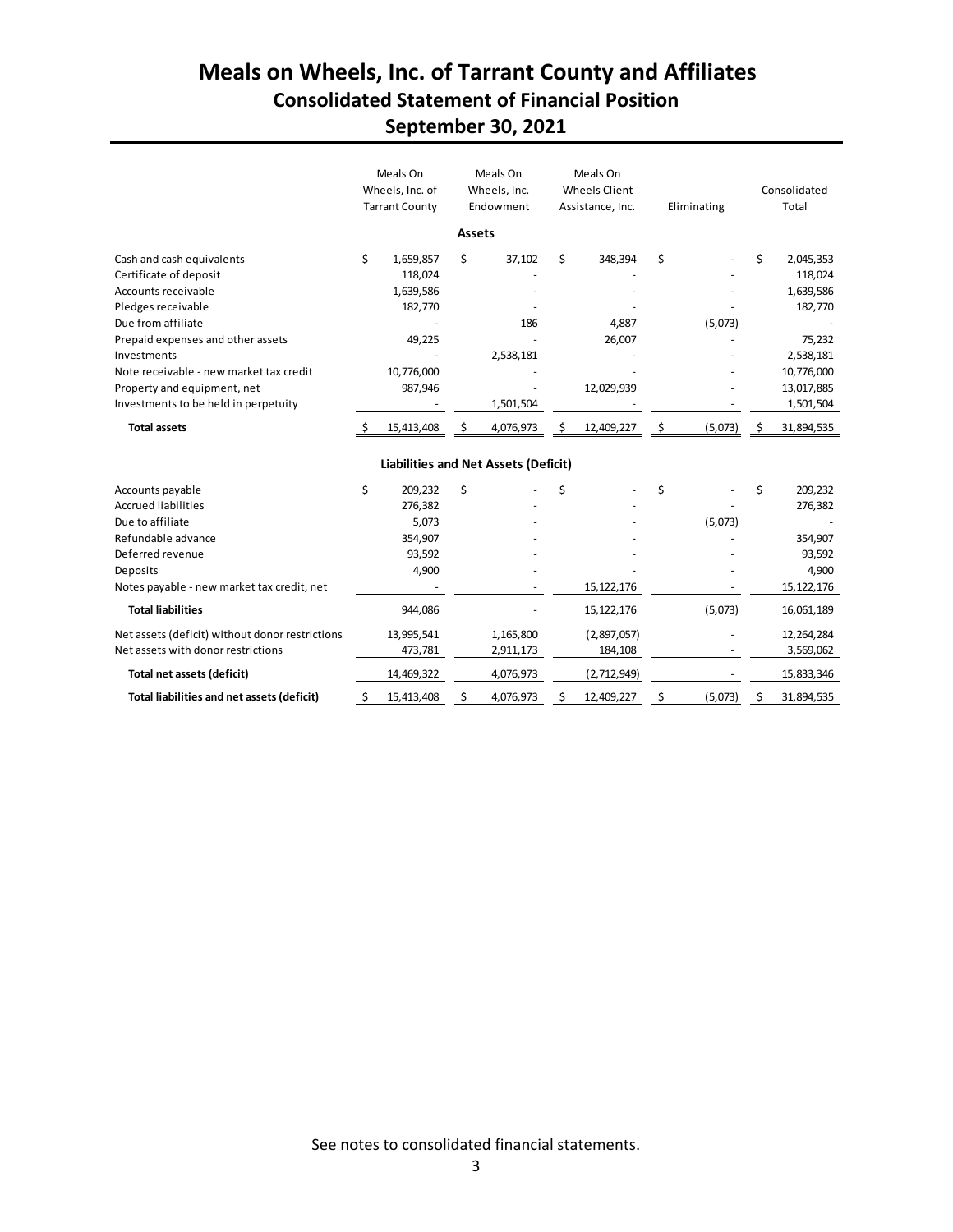# **Meals on Wheels, Inc. of Tarrant County and Affiliates Consolidated Statement of Activities Year Ended September 30, 2021**

|                                                  |                      | Meals on Wheels, Inc. of Tarrant County |                 |                 | Meals on Wheels, Inc. Endowment |                 |                      | Meals on Wheels Client Assistance, Inc. |                   |             |              |
|--------------------------------------------------|----------------------|-----------------------------------------|-----------------|-----------------|---------------------------------|-----------------|----------------------|-----------------------------------------|-------------------|-------------|--------------|
|                                                  | <b>Without Donor</b> | With Donor                              |                 | Without Donor   | With Donor                      |                 | <b>Without Donor</b> | With Donor                              |                   |             | Consolidated |
|                                                  | Restrictions         | Restrictions                            | Total           | Restrictions    | Restrictions                    | Total           | Restrictions         | Restrictions                            | Total             | Eliminating | Total        |
| Revenue and support:                             |                      |                                         |                 |                 |                                 |                 |                      |                                         |                   |             |              |
| Contributions                                    | \$3,724,880          | 282,018<br>-\$                          | 4,006,898<br>\$ | 234,345<br>Ŝ.   | Ŝ.                              | 234,345         | -\$<br>8,045         | 40,548<br>Ŝ.                            | 48,593<br>-\$     | - \$        | 4,289,836    |
| Government grants                                | 7,652,984            |                                         | 7,652,984       |                 |                                 |                 |                      |                                         |                   |             | 7,652,984    |
| United Way                                       | 182,913              | ٠                                       | 182,913         |                 |                                 |                 |                      |                                         |                   |             | 182,913      |
| Special events (net of direct costs of \$20,978) | 158,747              | ٠                                       | 158,747         |                 |                                 |                 |                      |                                         |                   |             | 158,747      |
| Net investment income                            | 61,950               | ٠                                       | 61,950          | 154,792         | 520,468                         | 675,260         |                      |                                         |                   |             | 737,210      |
| Rental income                                    |                      |                                         |                 |                 |                                 |                 | 239,400              |                                         | 239,400           | (150,000)   | 89,400       |
| Contributions and transfers from affiliate       | 47,976               | 91,210                                  | 139,186         |                 |                                 |                 |                      | 39,627                                  | 39,627            | (178, 813)  |              |
| Other                                            | 116,806              |                                         | 116,806         |                 |                                 |                 |                      |                                         |                   | ٠           | 116,806      |
| Net assets released from restrictions:           |                      |                                         |                 |                 |                                 |                 |                      |                                         |                   |             |              |
| Satisfaction of time restrictions                | 77,111               | (77, 111)                               |                 |                 |                                 |                 |                      |                                         |                   |             |              |
| Satisfaction of program restrictions             | 134,386              | (134, 386)                              |                 | 130,837         | (130, 837)                      |                 | 27,397               | (27, 397)                               |                   |             |              |
| <b>Total revenue and support</b>                 | 12,157,753           | 161,731                                 | 12,319,484      | 519,974         | 389,631                         | 909,605         | 274,842              | 52,778                                  | 327,620           | (328, 813)  | 13,227,896   |
| <b>Expenses:</b>                                 |                      |                                         |                 |                 |                                 |                 |                      |                                         |                   |             |              |
| Program services                                 | 9,666,651            |                                         | 9,666,651       | 130,837         |                                 | 130,837         | 457,300              |                                         | 457,300           | (558, 131)  | 9,696,657    |
| Supporting services:                             |                      |                                         |                 |                 |                                 |                 |                      |                                         |                   |             |              |
| General and administrative                       | 916,155              | ٠                                       | 916,155         | 5,584           |                                 | 5,584           | 305,071              |                                         | 305,071           | 200,287     | 1,427,097    |
| Fundraising                                      | 832,569              |                                         | 832,569         | 5,500           |                                 | 5,500           |                      |                                         |                   | 29,031      | 867,100      |
| <b>Total expenses</b>                            | 11,415,375           |                                         | 11,415,375      | 141,921         |                                 | 141,921         | 762,371              |                                         | 762,371           | (328, 813)  | 11,990,854   |
| Net operating income                             | 742,378              | 161,731                                 | 904,109         | 378,053         | 389,631                         | 767,684         | (487, 529)           | 52,778                                  | (434, 751)        |             | 1,237,042    |
| Other income                                     |                      |                                         |                 |                 |                                 |                 |                      |                                         |                   |             |              |
| Forgiveness of Paycheck Protection Program loan  | 608,800              |                                         | 608,800         |                 |                                 |                 |                      |                                         |                   |             | 608,800      |
| Change in net assets                             | 1,351,178            | 161,731                                 | 1,512,909       | 378,053         | 389,631                         | 767,684         | (487, 529)           | 52,778                                  | (434, 751)        |             | 1,845,842    |
| Net assets (deficit) at beginning of year        | 12,644,363           | 312,050                                 | 12,956,413      | 787,747         | 2,521,542                       | 3,309,289       | (2,409,528)          | 131,330                                 | (2, 278, 198)     |             | 13,987,504   |
| Net assets (deficit) at end of year              | \$13,995,541         | 473,781<br>-S                           | \$14,469,322    | 1,165,800<br>s. | \$2,911,173                     | 4,076,973<br>-S | \$ (2,897,057)       | 184,108<br>-Ŝ                           | \$ (2,712,949) \$ |             | \$15,833,346 |

See notes to consolidated financial statements.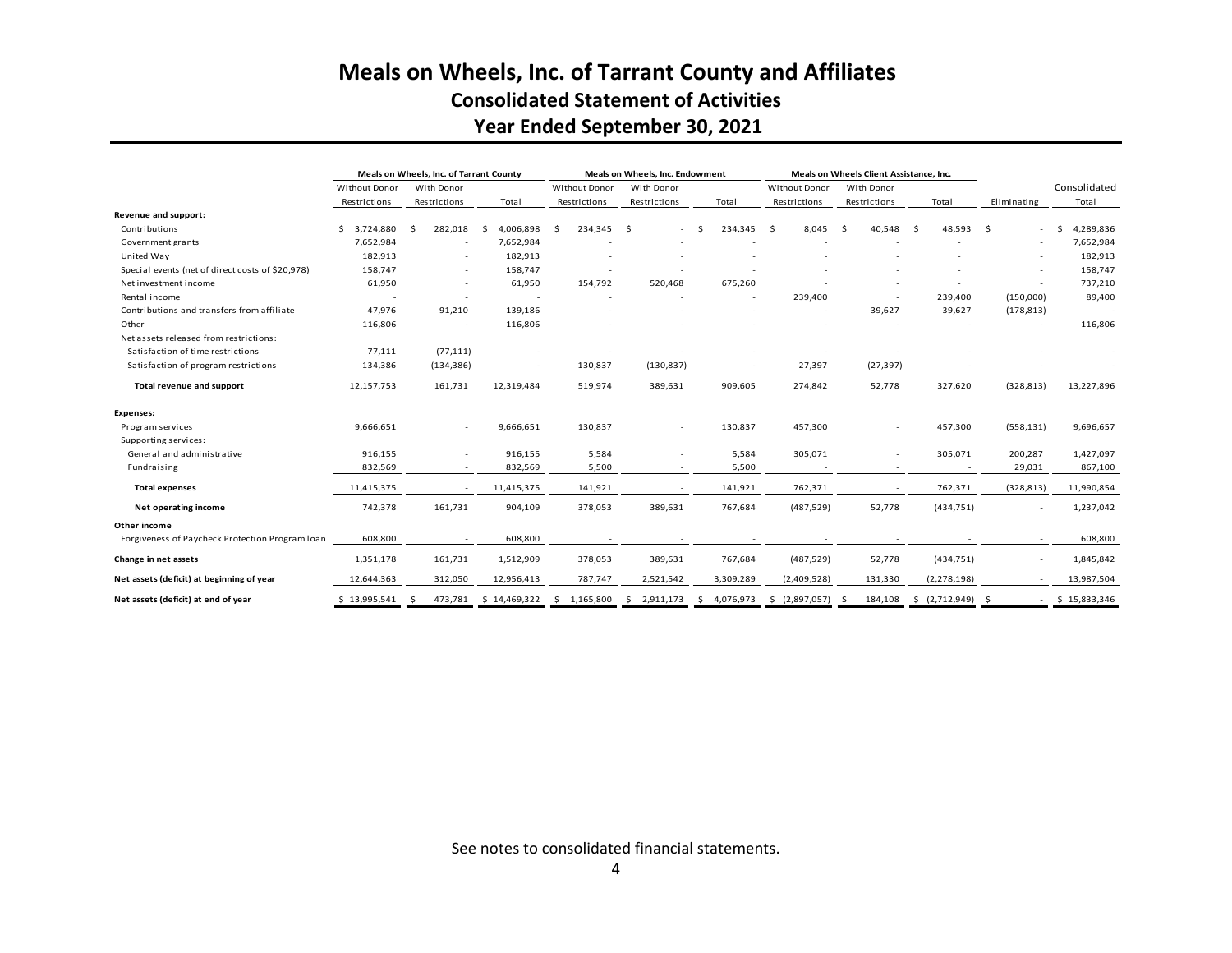# **Meals on Wheels, Inc. of Tarrant County and Affiliates Consolidated Statement of Functional Expenses Year Ended September 30, 2021**

|                                                                                    | Program<br>Services |           | General and<br>Administrative |           | Fundraising |           | Total            |
|------------------------------------------------------------------------------------|---------------------|-----------|-------------------------------|-----------|-------------|-----------|------------------|
| Meal service                                                                       | \$                  | 5,032,036 | \$                            |           | \$          |           | \$<br>5,032,036  |
| Personnel costs                                                                    |                     | 3,150,403 |                               | 782,752   |             | 483,815   | 4,416,970        |
| Professional fees                                                                  |                     | 109,246   |                               | 116,499   |             | 94,245    | 319,990          |
| Supplies                                                                           |                     | 219,874   |                               | 16,749    |             | 13,363    | 249,986          |
| Printing, postage and direct mailers                                               |                     | 21,573    |                               | 87,820    |             | 216,899   | 326,292          |
| Occupancy                                                                          |                     | 129,104   |                               | 13,430    |             | 10,806    | 153,340          |
| Volunteer                                                                          |                     | 1,094     |                               |           |             |           | 1,094            |
| Transportation                                                                     |                     | 133,356   |                               | 2,000     |             | 1,000     | 136,356          |
| Repairs, maintenance and rentals                                                   |                     | 84,569    |                               | 6,613     |             | 4,862     | 96,044           |
| Other                                                                              |                     | 52,134    |                               | 90,877    |             | 15,559    | 158,570          |
| Client services                                                                    |                     | 135,247   |                               |           |             |           | 135,247          |
| Insurance                                                                          |                     | 144,708   |                               | 16,925    |             | 4,834     | 166,467          |
| Special events                                                                     |                     |           |                               |           |             | 42,695    | 42,695           |
| Interest and taxes                                                                 |                     | 13,712    |                               | 187,869   |             |           | 201,581          |
| Depreciation and amortization                                                      |                     | 469,601   |                               | 105,563   |             |           | 575,164          |
| <b>Total expenses by function</b>                                                  |                     | 9,696,657 |                               | 1,427,097 |             | 888,078   | 12,011,832       |
| Less costs not included in expenses<br>on the consolidated statement of activities |                     |           |                               |           |             |           |                  |
| Direct costs of special events                                                     |                     |           |                               |           |             | (20, 978) | (20, 978)        |
| Total expenses included in the expense                                             |                     |           |                               |           |             |           |                  |
| section on the consolidated statement of activities                                | \$                  | 9,696,657 | \$                            | 1,427,097 | \$          | 867,100   | \$<br>11,990,854 |

See notes to consolidated financial statements.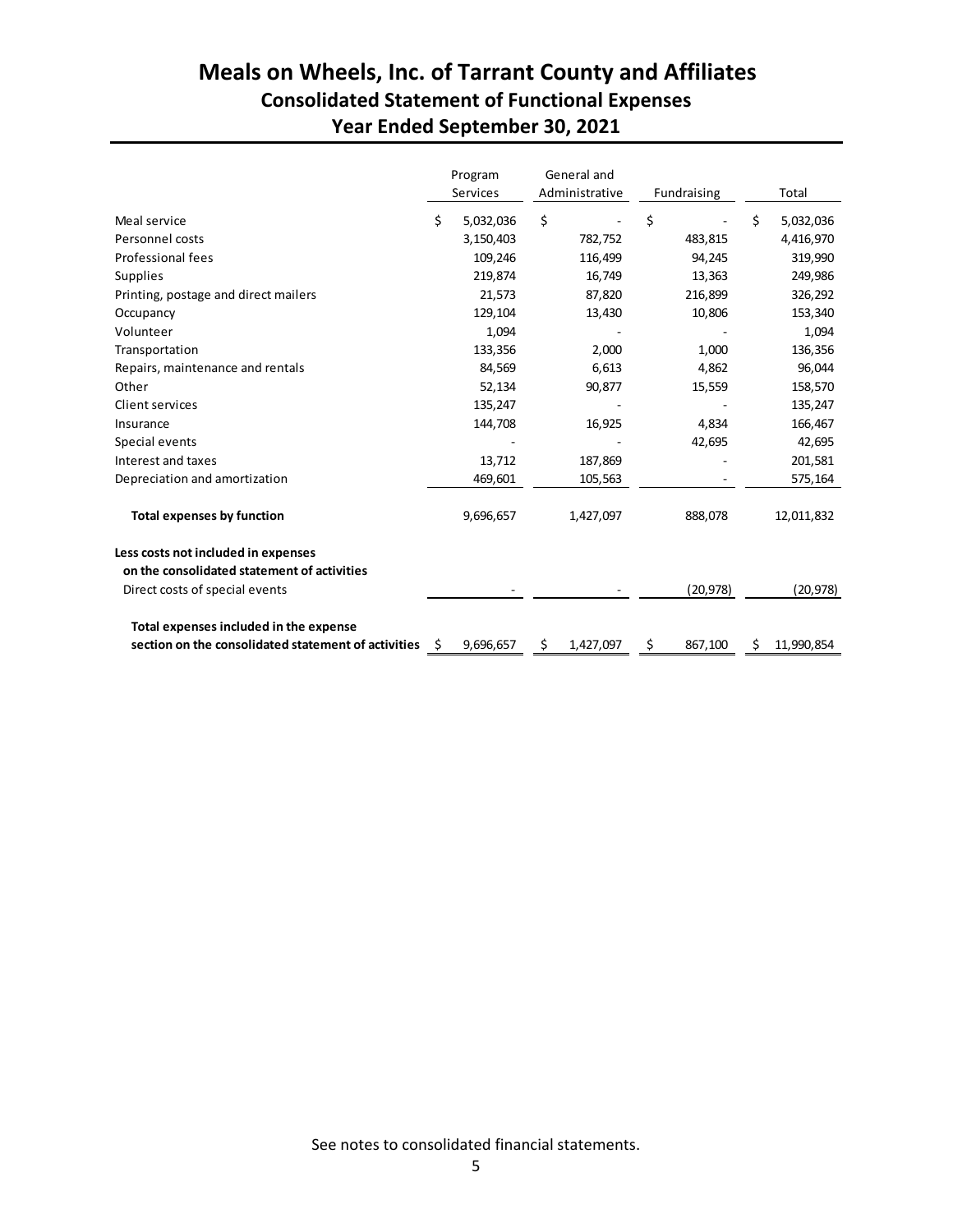# **Meals on Wheels, Inc. of Tarrant County and Affiliates Consolidated Statement of Cash Flows Year Ended September 30, 2021**

|                                                                                                 | Meals on<br>Wheels, Inc. of<br><b>Tarrant County</b> |                          | Meals on<br>Wheels, Inc.<br>Endowment |            | Meals on<br><b>Wheels Client</b><br>Assistance, Inc. |            |    | Consolidated<br>Total |
|-------------------------------------------------------------------------------------------------|------------------------------------------------------|--------------------------|---------------------------------------|------------|------------------------------------------------------|------------|----|-----------------------|
| Cash flows from operating activities:                                                           |                                                      |                          |                                       |            |                                                      |            |    |                       |
| Change in net assets                                                                            | \$                                                   | 1,512,909                | \$                                    | 767,684    | \$                                                   | (434, 751) | \$ | 1,845,842             |
| Adjustments to reconcile change in net assets to                                                |                                                      |                          |                                       |            |                                                      |            |    |                       |
| net cash provided (used) by operating activities:                                               |                                                      |                          |                                       |            |                                                      |            |    |                       |
| Depreciation                                                                                    |                                                      | 171,462                  |                                       |            |                                                      | 386,234    |    | 557,696               |
| Amortization of debt issuance costs                                                             |                                                      |                          |                                       |            |                                                      | 17,468     |    | 17,468                |
| Gain from sale of property and equipment                                                        |                                                      | (15,000)                 |                                       |            |                                                      |            |    | (15,000)              |
| Net unrealized and realized gains                                                               |                                                      |                          |                                       | (642, 752) |                                                      |            |    | (642, 752)            |
| Forgiveness of Paycheck Protection Program Ioan<br>Changes in operating assets and liabilities: |                                                      | (608, 800)               |                                       |            |                                                      |            |    | (608, 800)            |
| Accounts receivable                                                                             |                                                      |                          |                                       |            |                                                      | 29,147     |    |                       |
| Pledges receivable                                                                              |                                                      | (601, 142)<br>(182, 467) |                                       |            |                                                      |            |    | (571, 995)            |
| Prepaid expenses and other assets                                                               |                                                      | 71,693                   |                                       |            |                                                      | 6,251      |    | (182, 467)<br>77,944  |
| Accounts payable                                                                                |                                                      | (16, 852)                |                                       |            |                                                      | (9, 516)   |    | (26, 368)             |
| <b>Accrued liabilities</b>                                                                      |                                                      | 30,398                   |                                       |            |                                                      |            |    | 30,398                |
| Refundable advance                                                                              |                                                      | 73,821                   |                                       |            |                                                      |            |    | 73,821                |
| Deferred revenue                                                                                |                                                      | 81,142                   |                                       |            |                                                      |            |    | 81,142                |
| Due (to)/from affiliate                                                                         |                                                      | 4,336                    |                                       | (136)      |                                                      | (4,200)    |    |                       |
| Net cash provided (used) by operating activities                                                |                                                      | 521,500                  |                                       | 124,796    |                                                      | (9, 367)   |    | 636,929               |
|                                                                                                 |                                                      |                          |                                       |            |                                                      |            |    |                       |
| Cash flows from investing activities:                                                           |                                                      |                          |                                       |            |                                                      |            |    |                       |
| Proceeds from sales of investments                                                              |                                                      |                          |                                       | 138,493    |                                                      |            |    | 138,493               |
| Purchases of investments                                                                        |                                                      |                          |                                       | (260, 018) |                                                      |            |    | (260, 018)            |
| Purchase of a certificate of deposit                                                            |                                                      | (118, 024)               |                                       |            |                                                      |            |    | (118, 024)            |
| Proceeds from sale of property and equipment                                                    |                                                      | 15,000                   |                                       |            |                                                      |            |    | 15,000                |
| Purchases of property and equipment                                                             |                                                      | (634, 426)               |                                       |            |                                                      |            |    | (634, 426)            |
| Net cash used by investing activities                                                           |                                                      | (737, 450)               |                                       | (121, 525) |                                                      |            |    | (858, 975)            |
| Net change in cash and cash equivalents                                                         |                                                      | (215,950)                |                                       | 3,271      |                                                      | (9, 367)   |    | (222,046)             |
| Cash and cash equivalents at beginning of year                                                  |                                                      | 1,875,807                |                                       | 33,831     |                                                      | 357,761    |    | 2,267,399             |
| Cash and cash equivalents at end of year                                                        | \$                                                   | 1,659,857                | \$                                    | 37,102     | \$                                                   | 348,394    | \$ | 2,045,353             |
| Supplemental cash flow information:                                                             |                                                      |                          |                                       |            |                                                      |            |    |                       |
| Interest paid                                                                                   | \$                                                   |                          | \$                                    |            | \$                                                   | 157,356    | \$ | 157,356               |
| Taxes paid                                                                                      | \$                                                   |                          | \$                                    |            | \$                                                   | 28,185     | Ś  | 28,185                |

See notes to consolidated financial statements.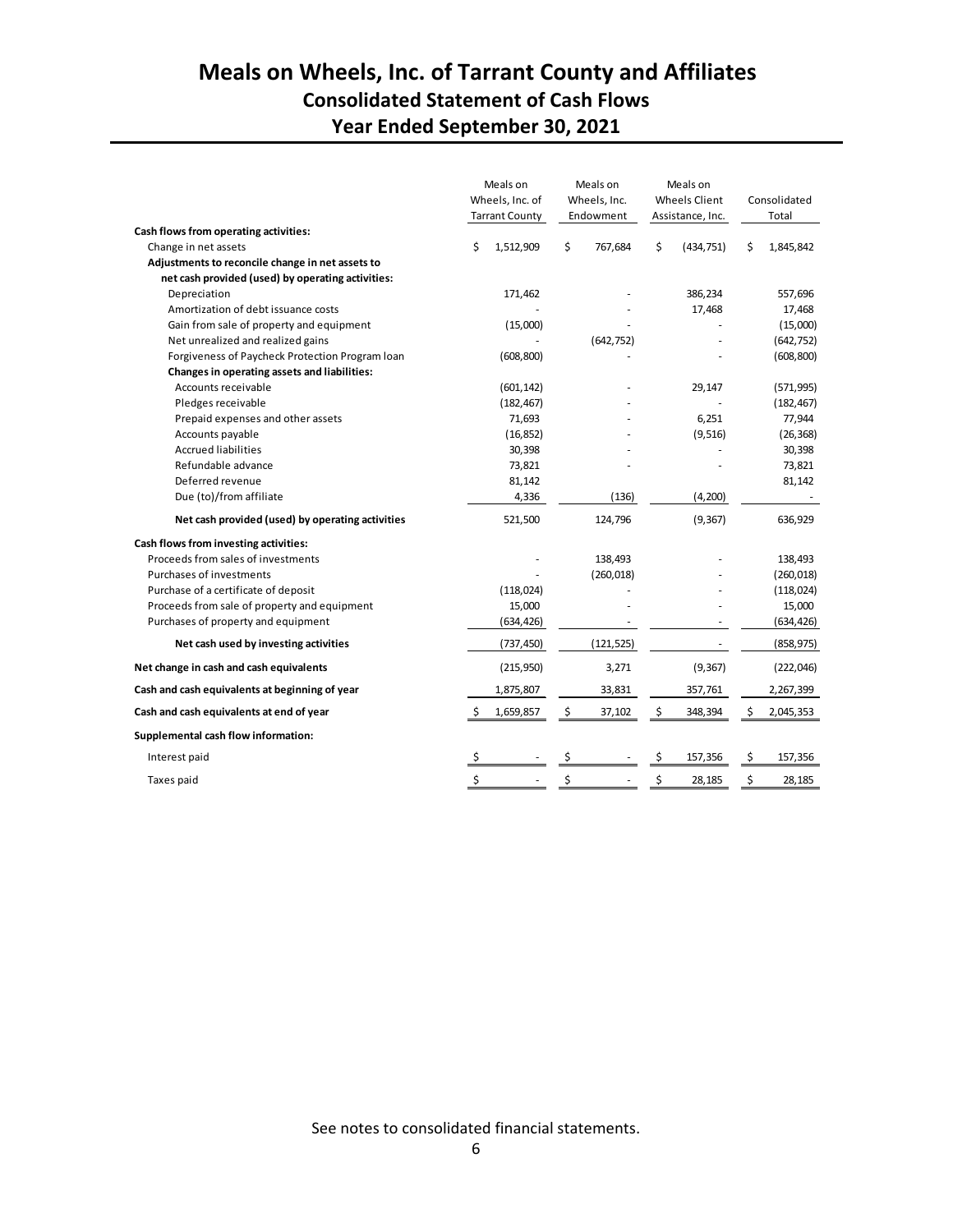## **1. Organization**

Meals On Wheels, Inc. of Tarrant County (Agency) is a 501(c)(3) not-for-profit charitable organization formed in 1973. The Agency's mission is to promote the dignity and independence of older adults, persons with disabilities, and other homebound persons by delivering nutritious meals and providing or coordinating needed services. By providing home-delivered meals, professional case management, and other needed items or services to our homebound, elderly and disabled clients, we enable them to remain living independently in their own homes. We serve all of Tarrant County, providing approximately 1 million meals each year to some of Tarrant County's most frail citizens.

Meals on Wheels, Inc. of Tarrant County Endowment Fund (Endowment Fund) was incorporated in 1995 to perform charitable activities including receiving, investing and managing contributions for the exclusive benefit of the Agency. The Agency elects or appoints the board of trustees of the Endowment Fund.

Meals on Wheels Client Assistance, Inc. (MOWCA), is a separate not-for-profit entity incorporated in 2015 to facilitate client assistance activities and build and hold the operations building for the Agency. The Agency appoints a majority of the board of directors of MOWCA.

## **2. Summary of Significant Accounting Policies**

### *Consolidated Financial Statements*

The accompanying consolidated financial statements include the accounts of the Agency, Endowment Fund and MOWCA (collectively, the Organization). Inter-organizational transactions and balances have been eliminated.

### *Basis of Accounting*

The Organization's consolidated financial statements have been prepared on the accrual basis of accounting in accordance with U.S. generally accepted accounting principles (GAAP).

### *Financial Statement Presentation*

Net assets, revenues, gains and losses are classified based on the existence or absence of donor or grantor-imposed restrictions. Accordingly, net assets and changes therein are classified and reported as follows:

*Net assets without donor restrictions* - Net assets available for use in general operations and not subject to donor or grantor restrictions. Net assets without donor restrictions may be designated for specific purposes by action of the board of directors. As of September 30, 2021, the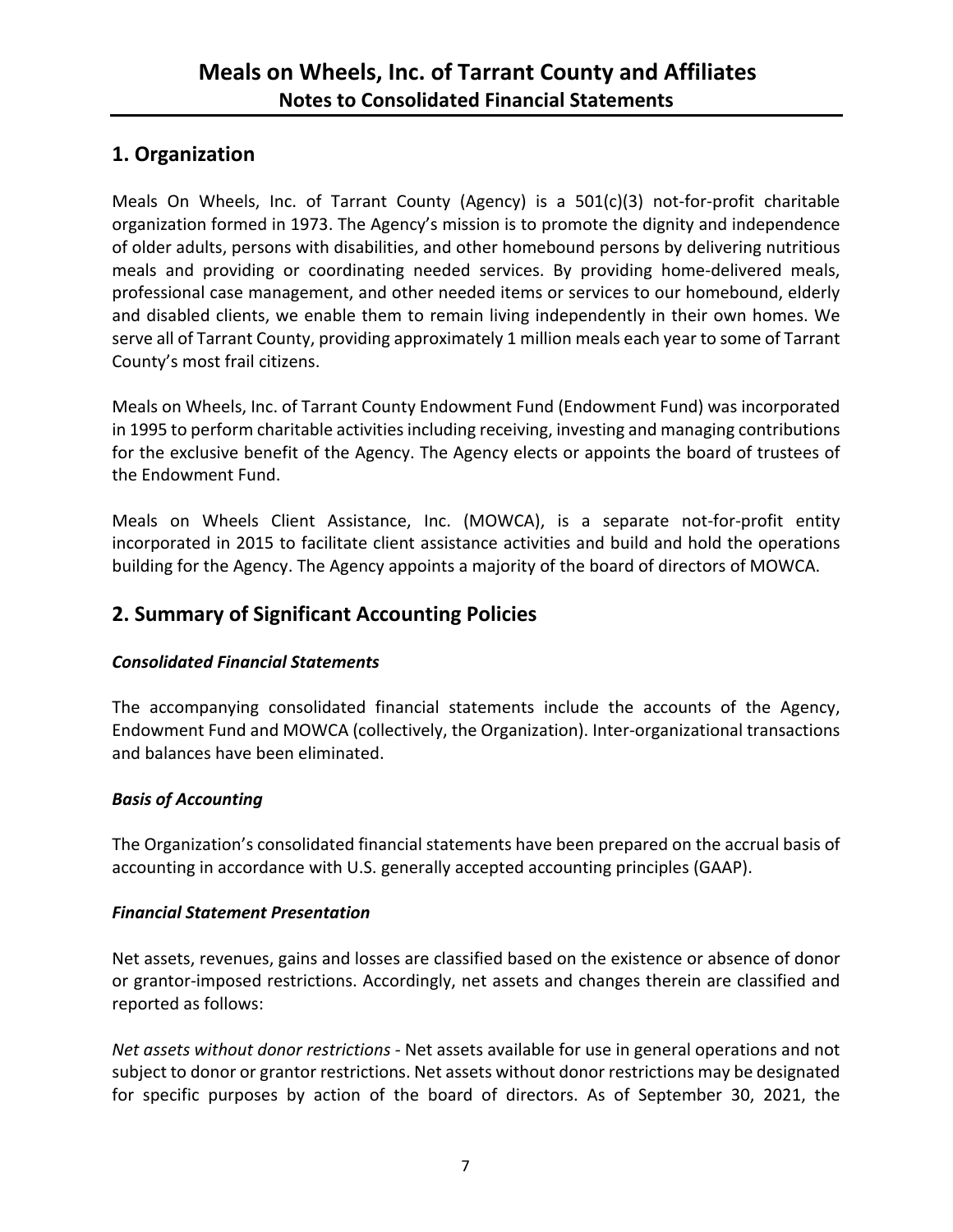# **Meals on Wheels, Inc. of Tarrant County and Affiliates Notes to Consolidated Financial Statements**

Organization's governing board has designated, from net assets without donor restrictions, \$1,165,800 for a board-designated endowment.

*Net assets with donor restrictions* - Net assets subject to donor or grantor-imposed restrictions. Some donor-imposed restrictions are temporary in nature, such as those that will be met by the passage of time or other events specified by the donor. Other donor-imposed restrictions are perpetual in nature, where the donor stipulates that resources be maintained in perpetuity while permitting the Organization to expend the income generated by the assets in accordance with the provisions of additional donor-imposed stipulations or a board approved spending policy. Donor-imposed restrictions are released when a restriction expires, that is, when the stipulated time has elapsed, when the stipulated purpose for which the resource was restricted has been fulfilled, or both.

Gains or losses on investments and other assets are reported as increases or decreases in net assets without donor restrictions unless their use is restricted by explicit donor stipulation or by law.

Net assets with donor restrictions whose restrictions expire (that is, when a stipulated time restriction ends or purpose restriction is accomplished) in the same year as the revenue is recognized are classified as net assets without donor restrictions in the consolidated statement of activities.

### *Concentrations of Credit Risk*

Concentrations of credit risk consist of cash and cash equivalents, certificates of deposit, pledges and accounts receivable and investments in marketable securities. Cash, cash equivalents and certificates of deposit are placed with high credit quality financial institutions to minimize risk. Accounts at these institutions are insured by the Federal Deposit Insurance Corporation up to \$250,000. At September 30, 2021, the Organization's uninsured balances totaled \$22,084. Management has placed these funds with high credit quality financial institutions to minimize risk. The Organization has not experienced any losses on such assets.

Unconditional promises to give (pledges receivable) are unsecured and are due from various donors. Accounts receivable are unsecured and represent amounts due from various government grant contracts. The Organization continually evaluates the collectability of pledges receivable and accounts receivable and maintains allowances for potential losses, if considered necessary. At September 30, 2021, approximately 90% of accounts receivable was due from one grantor.

Marketable securities are subject to various risks, such as interest rate, credit and overall market volatility risks.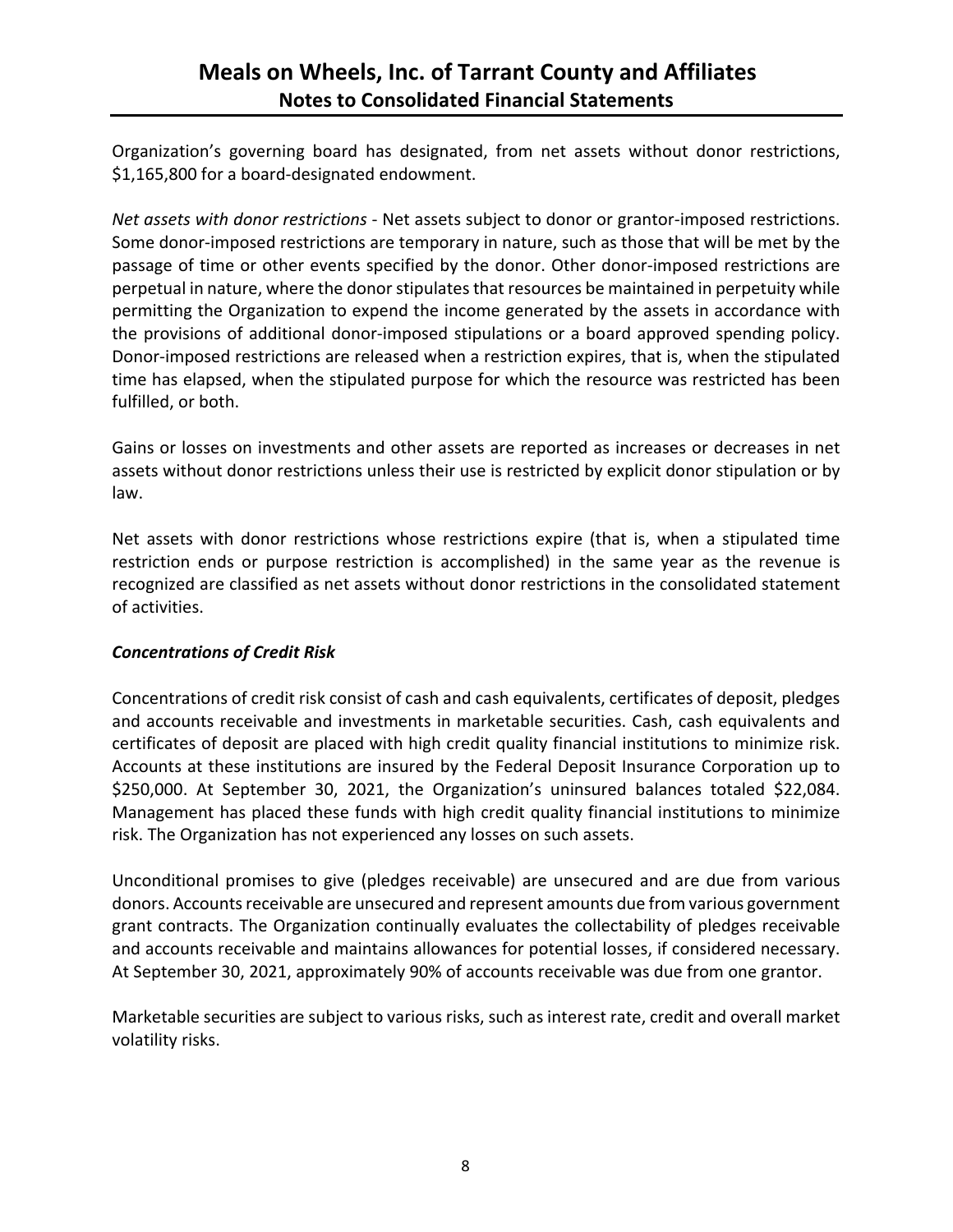### *Cash and Cash Equivalents*

Cash and cash equivalents consist of cash and highly liquid investments with a maturity of three months or less when purchased.

### *Certificates of Deposit*

Certificates of deposit are recorded based on their carrying value which approximates fair value. At September 30, 2021 the Organization has one certificate of deposit with an interest rate of 1.5%. The certificate of deposit matures December 19, 2022.

### *Pledges Receivable*

Pledges receivable represents unconditional promises to give from various donors. These amounts are expected to be collected within the next year. No allowance for doubtful pledges receivable is considered necessary at September 30, 2021.

### *Accounts Receivable*

Accounts receivable represent government grant receivables. No allowance for doubtful accounts was considered necessary at September 30, 2021, based upon past experience and analysis of current receivable collectability. Accounts receivable are expected to be collected within the next year.

#### *Investments*

Investments in equity securities having a readily determinable fair value and all debt securities are carried at fair value. Investment return includes dividend, interest, and other investment income; realized and unrealized gains and losses on investments carried at fair value; and realized gains and losses on other investments.

Investment return that is initially restricted by donor stipulation and for which the restriction will be satisfied in the same year is included in net assets without donor restrictions. Other investment return is reported in the consolidated statement of activities as net assets without donor restrictions or net assets with donor restrictions based upon the existence and nature of any donor or legally imposed restrictions.

### *Property and Equipment*

Property and equipment purchased by the Organization are recorded at cost or if acquired by gift, fair market value at the date of the gift. The Organization follows the practice of capitalizing all expenditures for property and equipment in excess of \$5,000; the fair value of donated fixed assets is similarly capitalized. Depreciation is calculated using the straight-line method based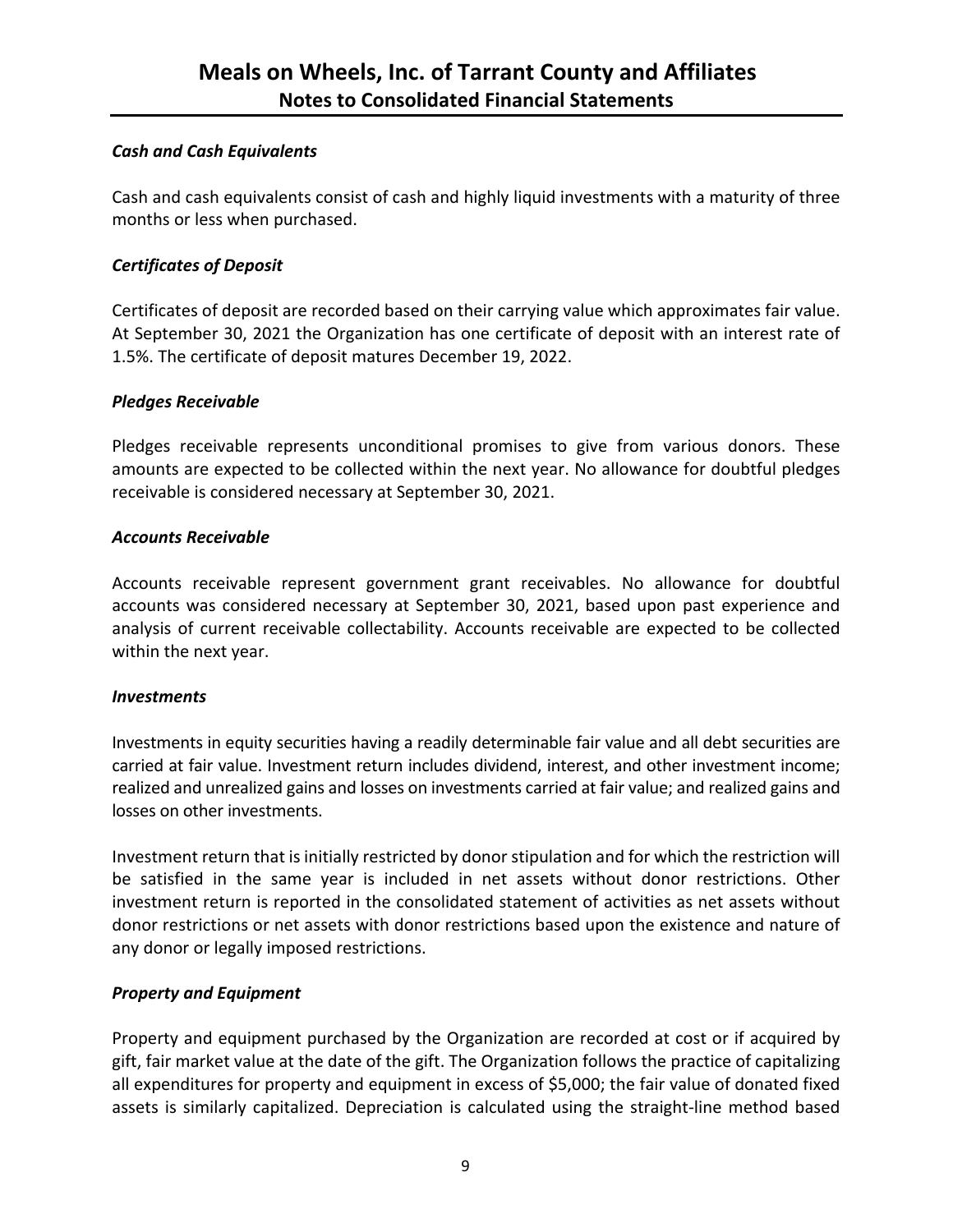# **Meals on Wheels, Inc. of Tarrant County and Affiliates Notes to Consolidated Financial Statements**

upon the estimated useful lives of 40 years for buildings and improvements, 5 to 10 years for furniture and equipment, and 5 years for vehicles.

#### *Impairment of Long-Lived Assets*

The Organization evaluates the recoverability of the carrying value of its long-lived assets whenever events or circumstances indicate that the carrying value may not be recoverable. An impairment loss is recognized to the extent fair value of a long-lived asset is less than the carrying amount. Fair value is determined based on the estimated future cash inflows attributable to the asset less estimated future cash outflows. No asset impairment was recognized during the year ended September 30, 2021.

#### *Debt Issuance Costs*

Debt issuance costs of \$676,874 are capitalized and expensed over the term of the related debt agreement. Accumulated amortization totaled \$119,050 at September 30, 2021. Related amortization expense for the year ended September 30, 2021 was \$17,468. Debt issuance costs are shown as a reduction of the carrying amount of the debt and the amortization expense is included in interest expense in the accompanying consolidated statement of functional expenses.

### *Deferred Revenue*

Deferred revenue consists of amounts received in advance for fundraising and volunteer events to be held in the following fiscal year.

#### *Refundable Advance*

Refundable advance is primarily comprised of payments received prior to year-end from the Texas Department of Agriculture to provide meals to clients in the following year.

#### *Revenue Recognition*

Contributions are generally recorded only upon receipt, unless evidence of an unconditional promise to give has been received. Unconditional promises to give that are expected to be collected in future years are recorded at the present value of the amounts expected to be collected.

The Organization recognizes contributions when cash, securities or other assets; or an unconditional promise to give is received. Conditional promises to give - that is, those with a measurable performance or other barrier and a right of return - are not recognized until the conditions on which they depend have been met.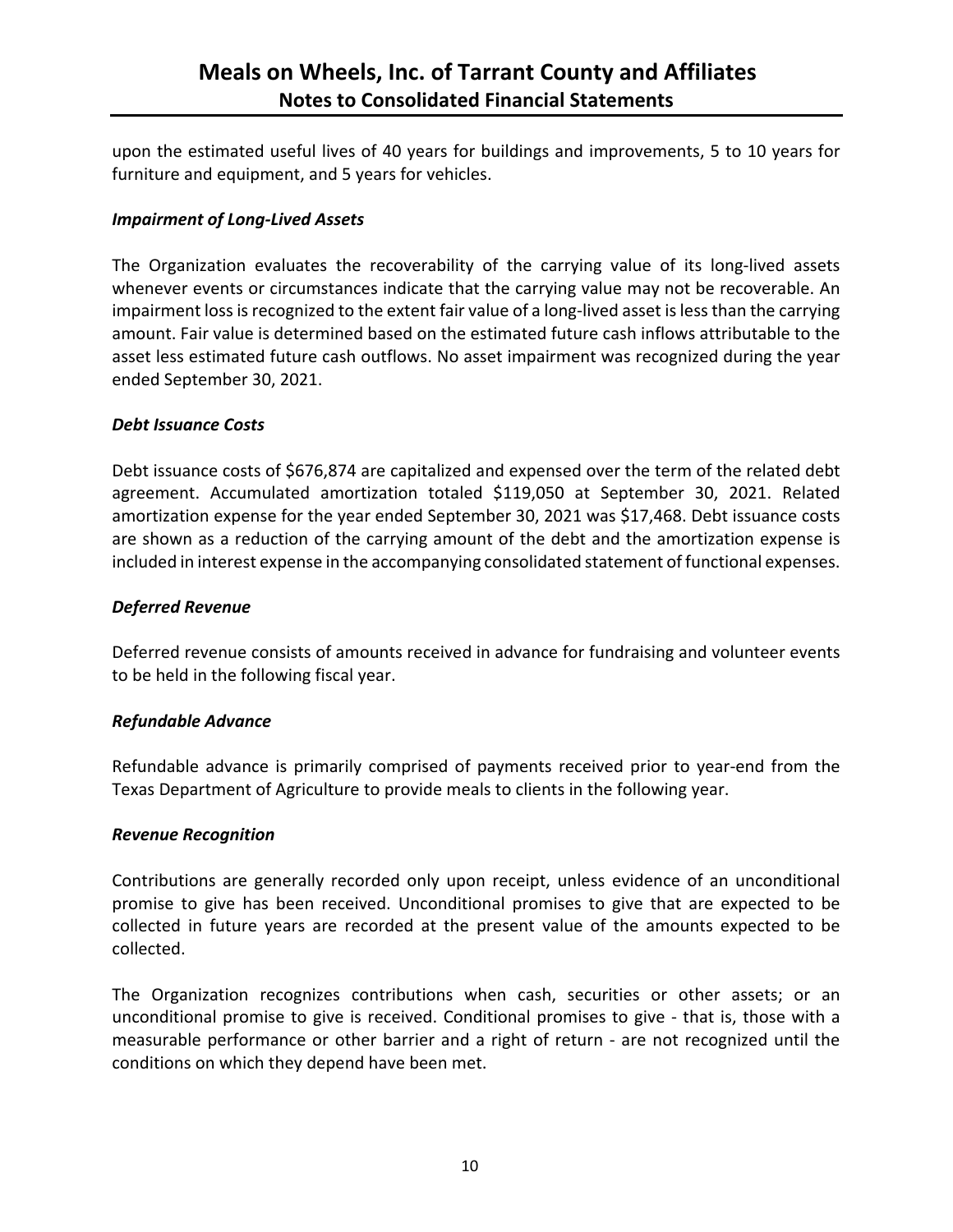# **Meals on Wheels, Inc. of Tarrant County and Affiliates Notes to Consolidated Financial Statements**

Revenue from government grants and contracts consist of cost reimbursable federal and state contracts and grants, which are generally conditioned upon certain performance requirements and/or the incurrence of allowable qualifying expenses. Revenue is recognized when the Organization has incurred expenditures in compliance with specific contract or grant provisions. Amounts received prior to incurring qualifying expenditures are reported as refundable advances. The Organization was awarded cost reimbursable grants of \$596,782 that have not been recognized as revenue at September 30, 2021, because qualifying expenditures have not yet been incurred.

Rental revenue is recognized over the life of the lease.

The Organization records donated goods at fair value on the date the gift is received. During the year ended September 30, 2021, the Organization did not receive any material donated goods.

### *Contributed Services*

Contributions of services are recognized as revenue at their estimated fair value only when services received create or enhance nonfinancial assets or require specialized skills possessed by the individuals providing the service and the service would typically need to be purchased if not donated.

Numerous volunteers have donated significant time to the Organization's home delivered meal program. No amounts have been recognized in the accompanying consolidated statement of activities because the criteria for recognition under GAAP have not been satisfied. Although no amounts have been reflected in the consolidated financial statements, management estimates that approximately 63,240 volunteer hours with an estimated value of \$822,120 were provided to the Organization to deliver meals to those in need during the year ended September 30, 2021.

### *Advertising Costs*

The Organization uses advertising to inform the public of its available services and programs. Advertising costs are expensed as incurred. For the year ended September 30, 2021, advertising costs totaled \$9,648.

#### *Allocation of Functional Expenses*

The costs of program and supporting services have been summarized on a functional basis in the consolidated statement of activities. The consolidated statement of functional expenses presents the natural classification of expenses by function. Accordingly, certain costs have been allocated among the program and supporting services benefited based on a reasonable basis that is consistently applied. The expenses that are allocated include insurance, depreciation, utilities, interest and depreciation, which are allocated on a square footage basis, as well as personnel costs which are allocated on the basis of estimates of time and effort.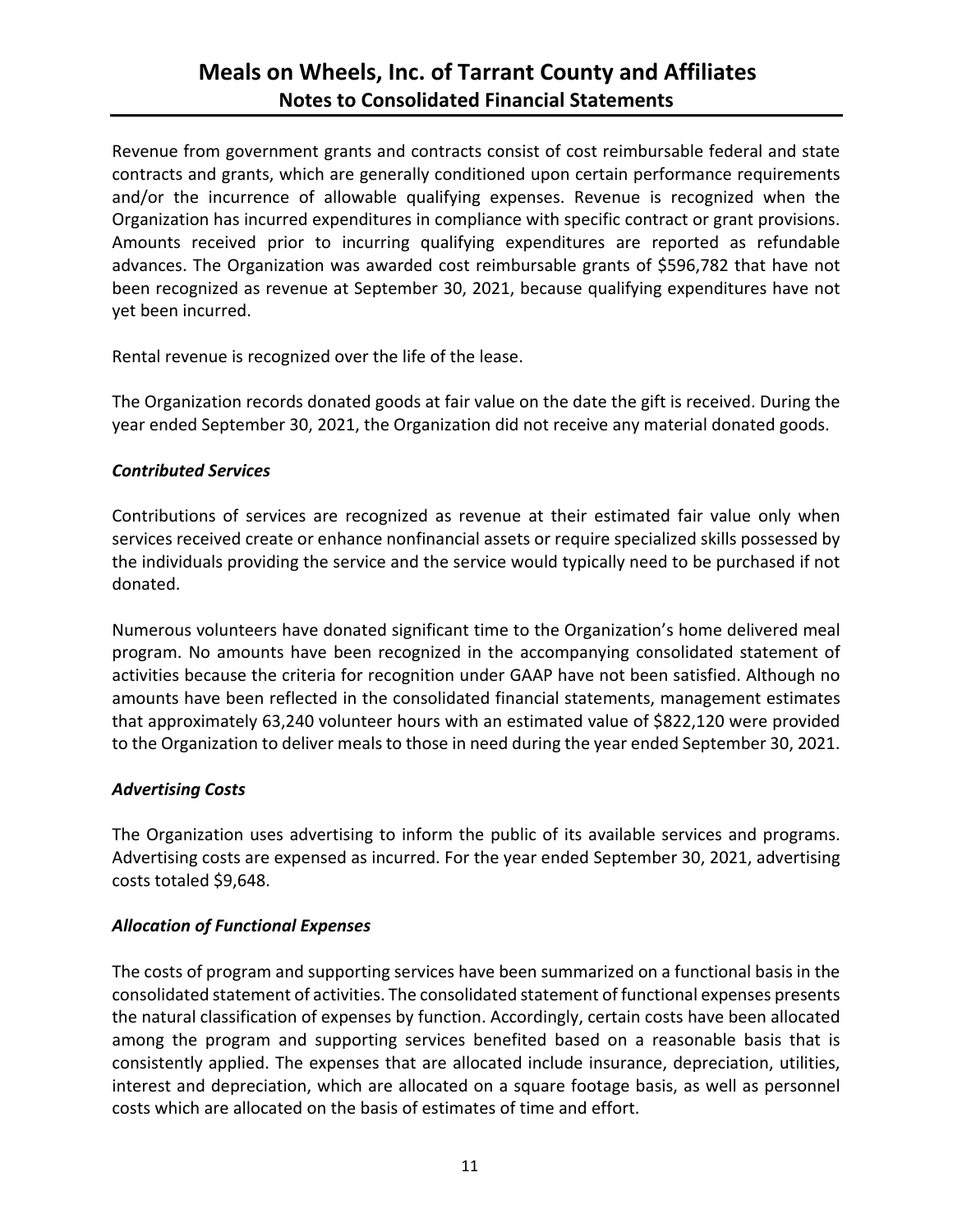### *Federal Income Taxes*

The Agency, Endowment Fund, and MOWCA are recognized by the Internal Revenue Service as exempt from federal income tax under section 501(c)(3) of the Internal Revenue Code (IRC) and are not private foundations as defined in the IRC. However, the Organization is subject to federal income on any unrelated business taxable income. The Organization did not have a material unrelated business income tax liability as of September 30, 2021. Therefore, no tax provision or liability has been reported in the accompanying consolidated financial statements. The Organization had no significant uncertain tax positions for the year ended September 30, 2021.

### *Use of Estimates*

The preparation of consolidated financial statements in conformity with GAAP requires the use of estimates and assumptions regarding certain assets, liabilities, revenue and expenses. Actual results could differ from estimated amounts.

### *New Accounting Pronouncements*

Changes to GAAP are established by the Financial Accounting Standards Board (FASB) in the form of accounting standards updates (ASUs) to the FASB's Accounting Standards Codification.

The Organization considers the applicability and impact of all ASUs. ASUs not listed below were assessed and determined to be either not applicable or are expected to have minimal impact on the Organization' financial position and changes in net assets.

In 2016, the FASB issued its leasing standard in ASU 2016-02*, Leases*, for both lessees and lessors. Under its core principle, a lessee will recognize right-of-use assets and related lease liabilities on the statement of financial position for all lease arrangements with terms longer than 12 months. The pattern of expense recognition in the statement of activities will depend on a lease's classification. The standard takes effect for fiscal years beginning after December 15, 2021.

In 2020, FASB issued ASU 2020-07, *Presentation and Disclosures by Not‐for‐Profit Entities for Contributed Nonfinancial Assets*, in an effort to increases transparency of contributed nonfinancial assets for not-for-profit (NFP) entities through enhancements to presentation and disclosure. The amendments in this ASU address stakeholders' concerns about the lack of transparency about the measurement of contributed nonfinancial assets recognized by NFPs, as well as the amount of those contributions used in an NFP's programs and other activities. The ASU requires NFPs to present contributed nonfinancial assets (gifts in kind) as a separate line item in the statement of activities.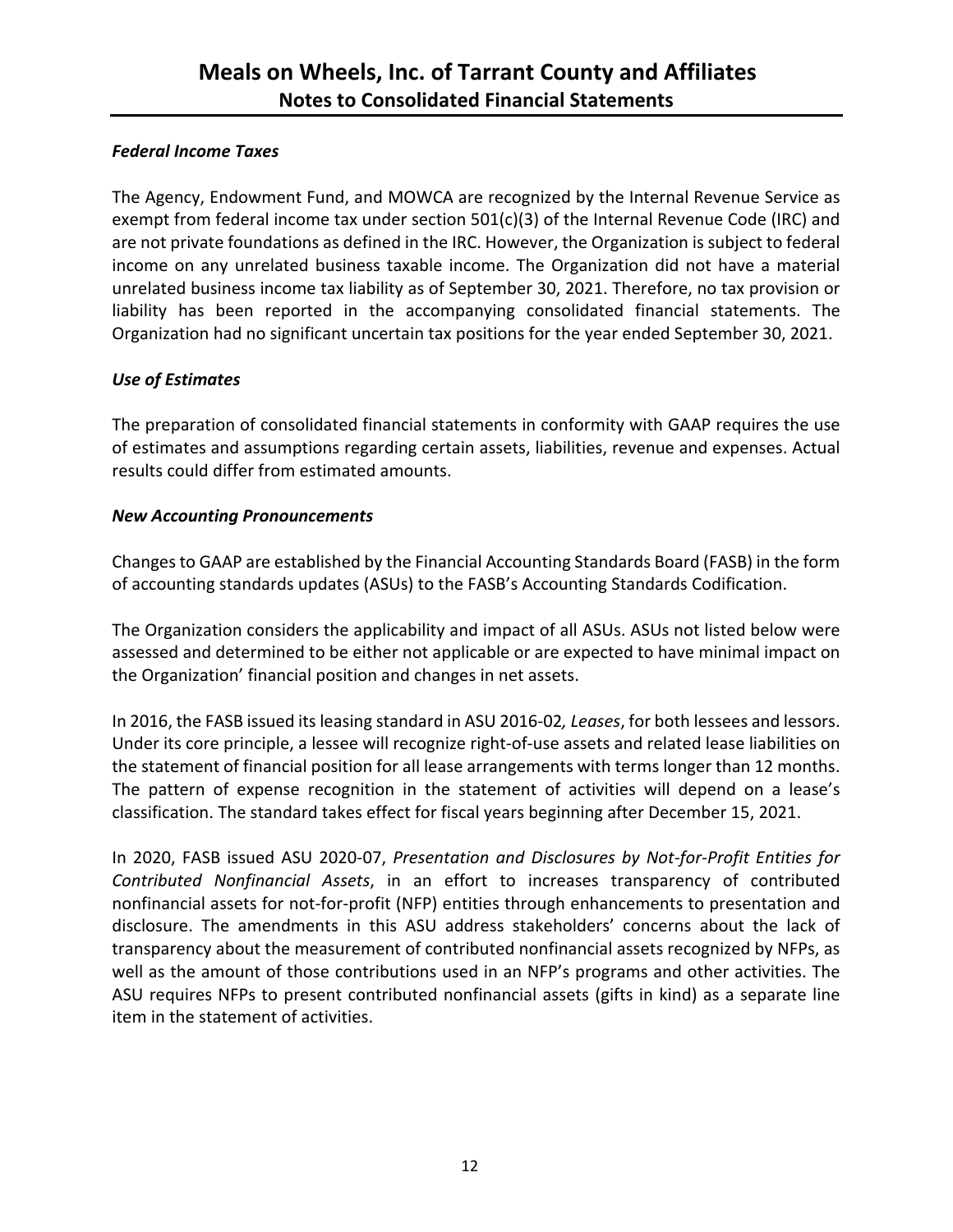The ASU requires additional footnote disclosures that include:

- disaggregation of gifts-in-kind by asset category and corresponding asset value,
- whether the asset was monetized or used,
- if used, a description of the programs or services that used the asset,
- if monetized, information about the reporting entity's monetization policy,
- the valuation techniques used to value the asset, including the principal market used to
- arrive at a fair value measure, and
- a description of any donor-imposed restrictions.

ASU 2020-07 requires the new standard to be applied retrospectively, with amendments taking effect for annual reporting periods beginning after June 15, 2021.

The Organization is currently assessing the impact that adopting this new guidance will have on the financial statements.

### **3. Investments**

Fair value is the price that would be received to sell an asset or paid to transfer a liability in an orderly transaction between market participants at the measurement date. Fair value measurements must maximize the use of observable inputs and minimize the use of unobservable inputs. There is a hierarchy of three levels of inputs that may be used to measure fair value:

- Level 1 Cuoted prices in active markets for identical assets or liabilities
- Level 2 Observable inputs other than Level 1 prices, such as quoted prices for similar assets or liabilities; quoted prices in markets that are not active; or inputs that are observable or can be corroborated by observable market data for substantially the full term of the assets or liabilities
- Level 3 Unobservable inputs supported by little or no market activity and are significant to the fair value of the assets or liabilities

Following is a description of the valuation methodologies and inputs used for assets and liabilities measured at fair value, on a recurring basis and recognized in the accompanying consolidated statement of financial position, as well as the general classification of such assets and liabilities pursuant to the valuation hierarchy:

*Money Market Funds -* These funds are valued using \$1 for the net asset value (NAV) which is classified within level 1 of the hierarchy.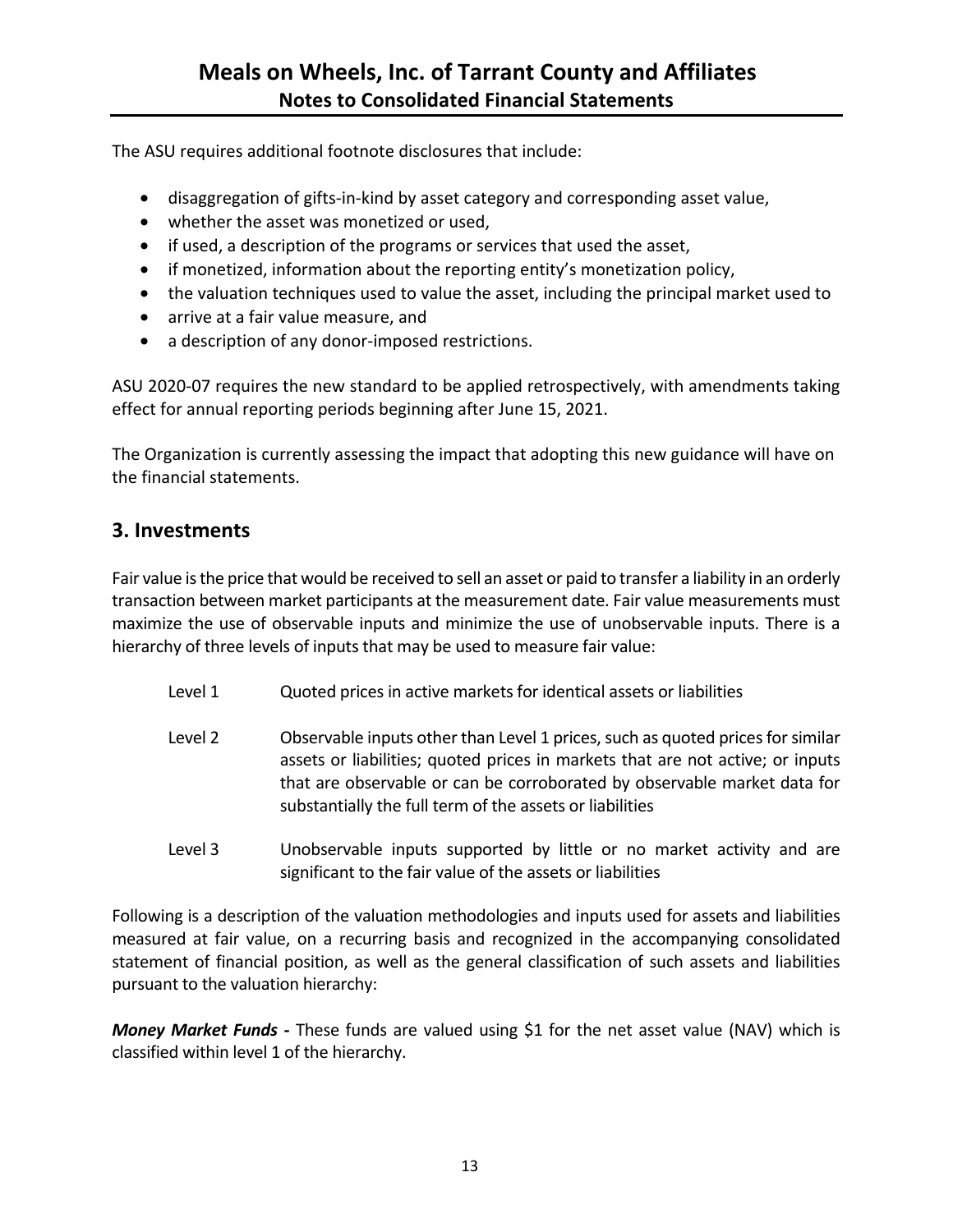# **Meals on Wheels, Inc. of Tarrant County and Affiliates Notes to Consolidated Financial Statements**

*Mutual Funds -* These investments are public investment vehicles valued using the NAV provided by the administrator of the fund. The NAV is based on the value of the underlying assets owned by the fund, minus its liabilities, and then divided by the number of shares outstanding. The NAV is a quoted price in an active market and classified within level 1 of the valuation hierarchy.

The Organization's investments at fair value are as follows as of September 30, 2021:

| Money market funds | S<br>230,326 |
|--------------------|--------------|
| Mutual funds:      |              |
| Equity             | 2,871,335    |
| Fixed income       | 872,634      |
| Index              | 65,390       |
|                    | \$4,039,685  |

Reconciliation to the consolidated statement of financial position:

| Investments                          | \$2,538,181 |
|--------------------------------------|-------------|
| Investments to be held in perpetuity | 1,501,504   |
|                                      | \$4,039,685 |

Net investment income consists of the following for the year ended September 30, 2021:

| Interest and dividends | 112,177   |
|------------------------|-----------|
| Realized gains         | 143,801   |
| Unrealized gains       | 498,951   |
| Investment fees        | (17, 719) |
| Net investment income  | 737,210   |

## **4. Note Receivable - New Market Tax Credit**

The Agency entered into an agreement in January 2015 to lend \$10,776,000 to Chase NMTC MOWI Investment Fund, LLC (Chase NMTC Fund). The note is secured by Chase NMTC Fund's membership interest in four community development entities: CNMC Sub-CDE 76 LLC (CNMC), CHHS Subsidiary CDE 19, LLC (CHHS), Impact CDE 50 LLC (Impact) and UACD Sub CDE XXI LLC (UACD), (collectively, the CDEs) and property held by a secured party. The interest rate on the note is fixed at .05%. Interest is due quarterly beginning March 2015 until January 2022. Thereafter, principal and interest payments of \$89,329 are due quarterly with all unpaid principal and interest due on November 30, 2054, the maturity date.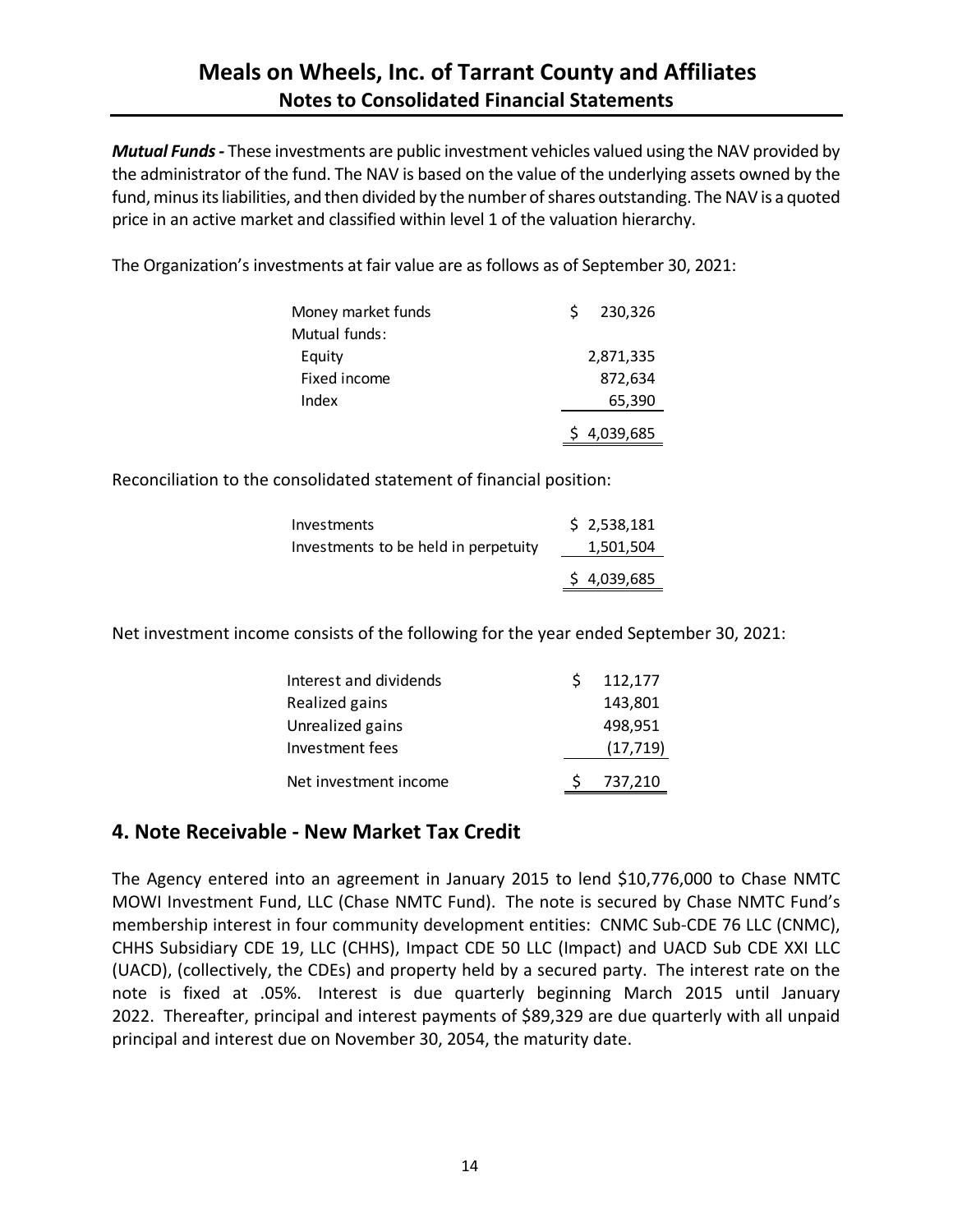| 2022       | Ś<br>146,696 |
|------------|--------------|
| 2023       | 303,976      |
| 2024       | 305,378      |
| 2025       | 307,072      |
| 2026       | 308,633      |
| Thereafter | 9,404,245    |
|            | \$10,776,000 |

Maturity of the note receivable is as follows for the years ending September 30:

The interest income on the note receivable – NMTC is approximately \$55,000 per year and is included in net investment income in the accompanying consolidated statement of activities.

### **5. Property and Equipment**

Property and equipment consist of the following at September 30, 2021:

| Land                             | 545,665       |
|----------------------------------|---------------|
| <b>Building and improvements</b> | 13,141,460    |
| Furniture and equipment          | 1,649,394     |
| Vehicles                         | 835,150       |
| Software                         | 33,020        |
|                                  | 16,204,689    |
| Less accumulated depreciation    | (3, 186, 804) |
| Property and equipment, net      | \$13,017,885  |

Depreciation expense totaled \$557,696 for the year ended September 30, 2021.

### **6. Notes Payable - New Market Tax Credit**

The Organization has notes payable totaling \$15,680,000 as of September 30, 2021 due to four Community Development Entities (CDEs). The loans financed the construction of the Agency's headquarters and food processing facility and are intended to be treated as a "qualified lowincome community investment" for purposes of generating New Market Tax Credits under Section 45D of the Internal Revenue Code of 1986, as amended. The notes payable have an interest rate of .99% and will mature on November 30, 2054. Interest only payments are due quarterly until February 28, 2022, after that date, quarterly payments of interest and principal are due until the maturity date. The loans are collateralized by all property of MOWCA and guaranteed by the Agency. The loans contain certain financial and non-financial covenants.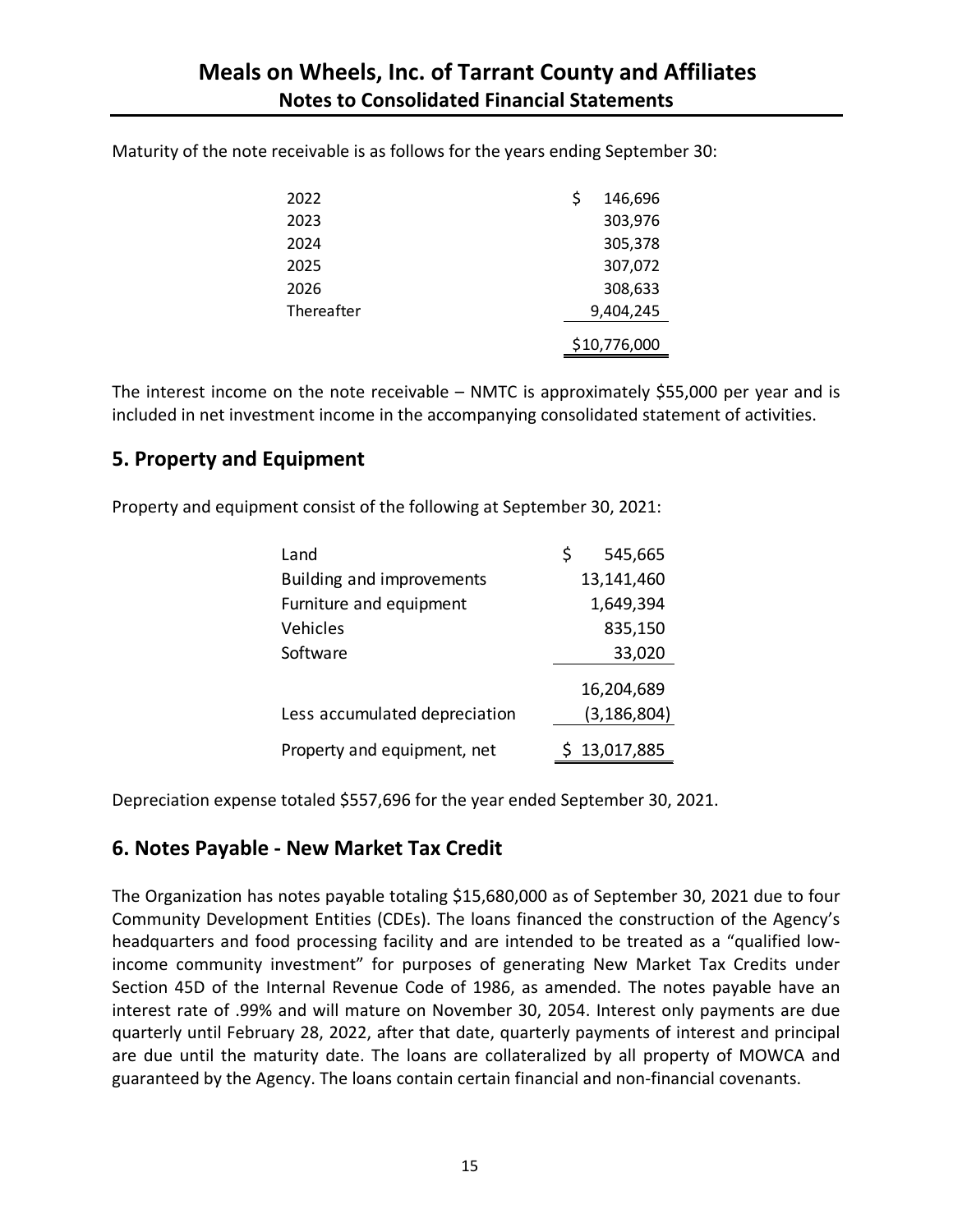# **Meals on Wheels, Inc. of Tarrant County and Affiliates Notes to Consolidated Financial Statements**

MOWCA is not permitted to prepay any portion of the loans until the seventh anniversary of the loan. Within 90 days after the seventh anniversary of the note receivable (Note 4), JPMorgan can exercise its put option to sell its interest in the Chase NMTC Fund to the Agency for \$1,000. If JPMorgan does not exercise the put option, the Agency can exercise its call option within 90 days after the put option period ends to purchase the interest in the Chase NMTC Fund at fair market value. After exercising its option to purchase the interest in the Chase NMTC Fund, the Agency may cancel the New Market Tax Credit notes payable.

The notes payable, net of unamortized loan costs at September 30, 2021 are as follows:

| Original amount of loan         | \$15,680,000 |
|---------------------------------|--------------|
| Unamortized debt issuance costs | (557, 824)   |
|                                 | \$15,122,176 |
|                                 |              |

The Agency reported amortization of loan costs of \$17,468 for the year ended September 30, 2021. The amortization expense is included in interest expense in the accompanying consolidated statement of functional expenses.

Maturities of the notes payable-new market tax credit are as follows for the years ending September 30:

| 2022       | 204,867<br>S |
|------------|--------------|
| 2023       | 412,787      |
| 2024       | 416,891      |
| 2025       | 421,036      |
| 2026       | 425,223      |
| Thereafter | 13,799,196   |
|            | \$15,680,000 |

## **7. Paycheck Protection Program Loan**

In April 2020, the Organization received loan proceeds in the amount of \$608,800 from a financial institution under the Paycheck Protection Program (PPP), established as part of the Coronavirus Aid, Relief and Economic Security Act (CARES Act). The loan requires monthly payments of principal and interest at 1.00% starting in November 2020 and is due in April 2022. The PPP loan includes a feature that allows for forgiveness of the loan if the funds are used for eligible purposes, including payroll and benefits, and if the Organization maintains its payroll levels. On April 9, 2021, the Organization received notification that the PPP loan was forgiven in full by the Small Business Administration. Accordingly, this amount is reported as forgiveness of PPP loan in the other income section in the accompanying consolidated statement of activities.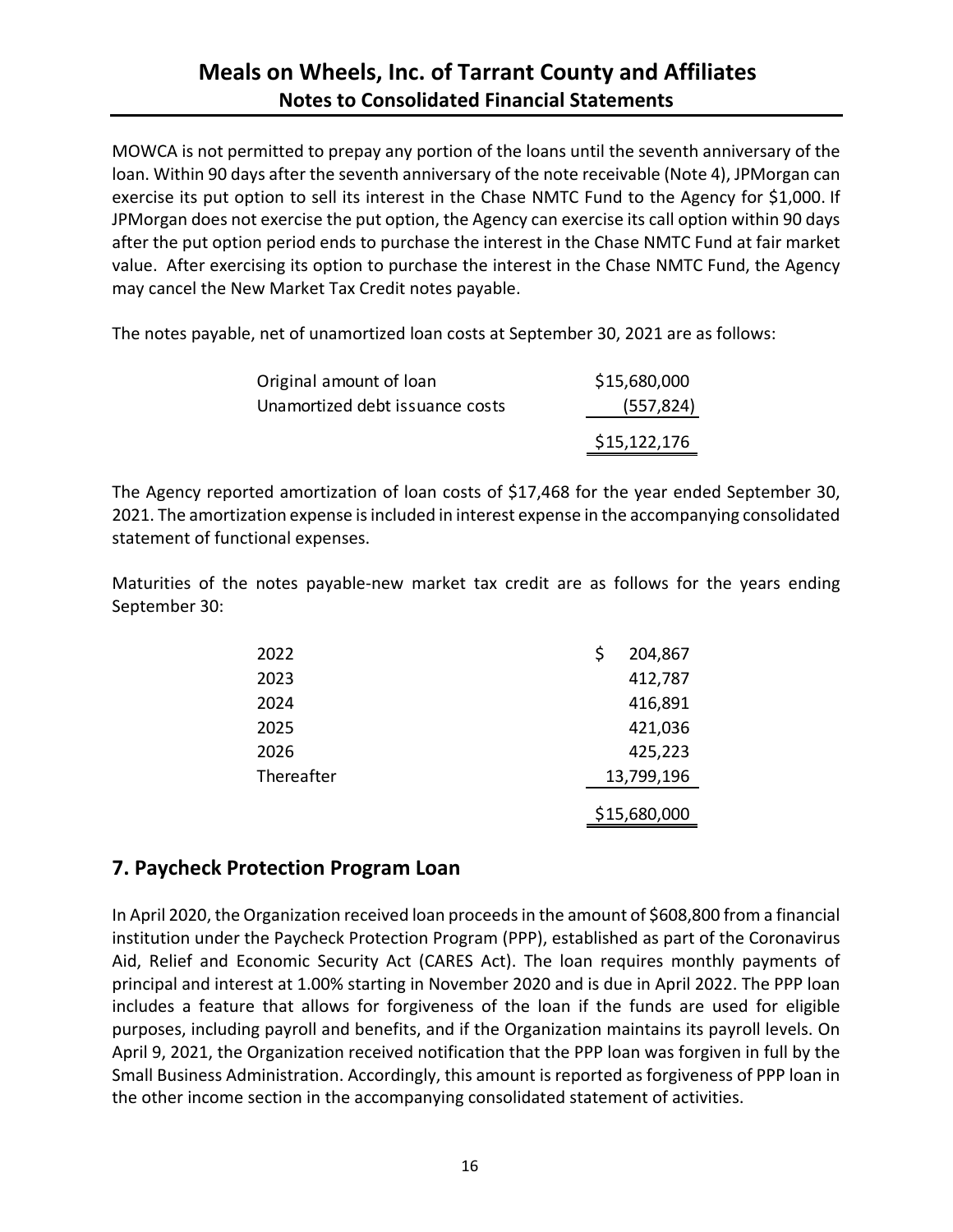## **8. Net Assets With Donor Restrictions**

Net assets with donor restrictions consist of the following as of September 30, 2021:

| Agency:                              |               |
|--------------------------------------|---------------|
| Program service expenses             | \$<br>339,921 |
| Future operating needs               | 133,860       |
| Endowment:                           |               |
| Pet program                          | 1,170,946     |
| Unappropriated endowment earnings    | 27,747        |
| Subject to restriction in perpetuity | 1,712,480     |
| MOWCA:                               |               |
| Program expenses                     | 184,108       |
|                                      | \$3,569,062   |

### **9. Endowment**

The Organization's endowment funds include both donor-restricted endowment funds and funds without donor restrictions that have been designated by the board of directors to function as an endowment. As required by GAAP, net assets associated with endowment funds, including funds designated by the board of directors to function as endowments, are classified and reported based on the existence or absence of donor-imposed restrictions.

The Organization is subject to the Uniform Prudent Management of Institutional Funds Act (UPMIFA) of the State of Texas and, thus classifies amounts in its donor-restricted endowment funds as net assets with donor restrictions because those net assets are time restricted until the board of directors appropriates such amounts for expenditure. Most of those net assets also are subject to purpose restrictions that must be met before reclassifying those net assets to net assets without donor restrictions. The board of directors of the Organization has interpreted UPMIFA as not requiring the maintenance of purchasing power of the original gift amount contributed to an endowment fund, unless a donor stipulates to the contrary. As a result of this interpretation, the Organization classifies the original value of gifts donated to the permanent endowment as net assets with donor restrictions. The earnings from the original gift are classified as net assets with donor restrictions until those amounts are appropriated for expenditure by the Organization in a manner consistent with the standard of prudence prescribed by UPMIFA. In accordance with UPMIFA, the Organization, in making a determination to appropriate or accumulate donor-restricted endowment funds acts in good faith, with the care that an ordinarily prudent person in a like position would exercise under similar circumstances, and considers if relevant, the following factors in making a determination to appropriate or accumulate donorrestricted endowment funds: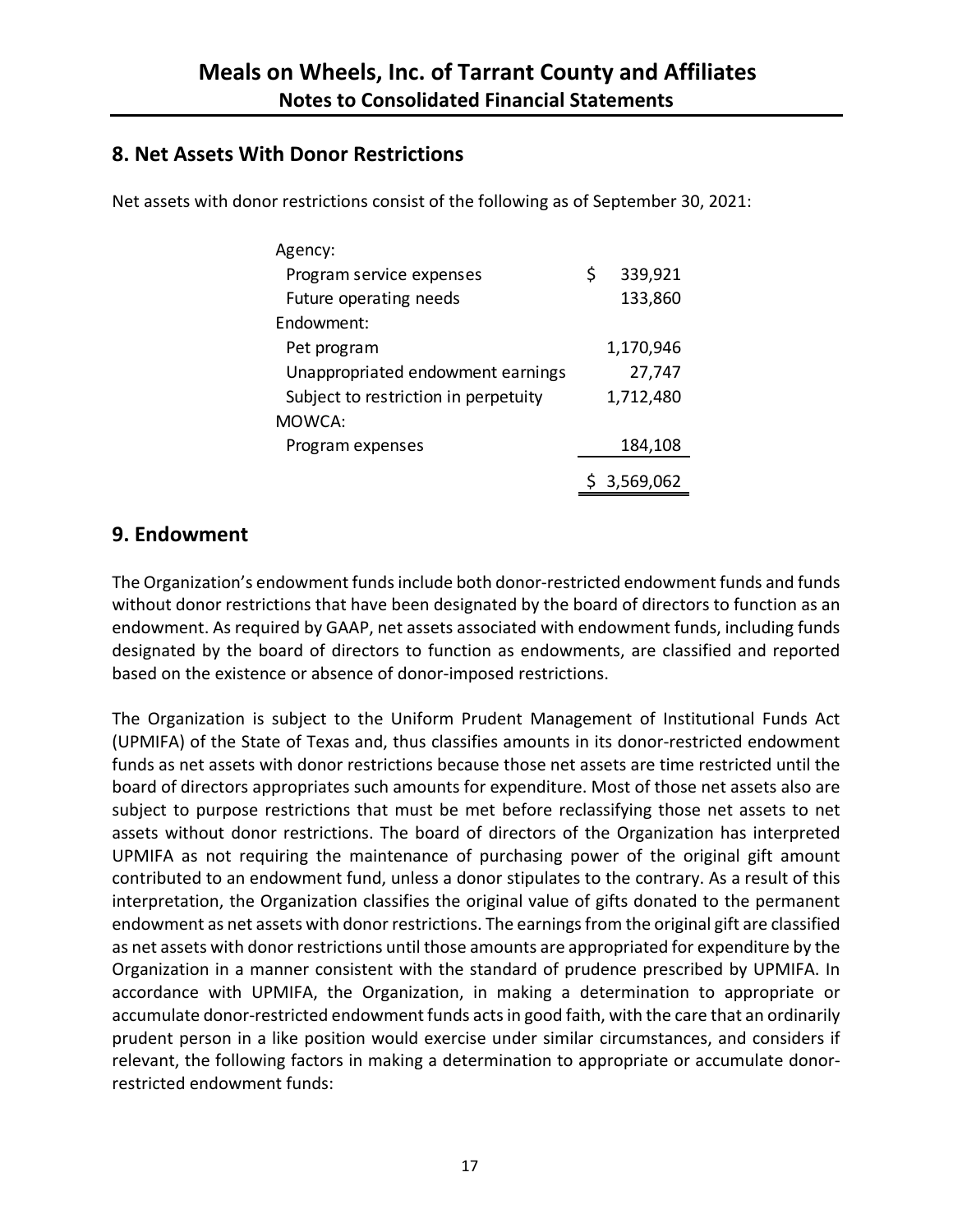# **Meals on Wheels, Inc. of Tarrant County and Affiliates Notes to Consolidated Financial Statements**

- The duration and preservation of the fund
- The purposes of the Organization and the donor-restricted endowment fund
- General economic conditions
- The possible effect of inflation and deflation
- The expected total return from income and the appreciation of investments
- Other resources of the Organization
- The investment policies of the Organization

Additionally, amounts considered donor-restricted include \$1,170,946 for the pet care program. Distributions from this contribution are made in accordance with the Organization's spending policy.

### *Return Objectives and Risk Parameters*

The Organization has adopted investment and spending policies for endowment assets that attempt to provide a predictable steam of funding to programs and other items supported by its endowment while seeking to maintain the purchasing power of the endowment assets. Endowment assets include those assets of donor-restricted endowment funds that must be held in perpetuity or for donor-specified periods as well as funds with donor restrictions. Under this policy, the endowment assets are invested assuming a moderate level of investment risk. The endowment expects its funds to provide an average rate of return of approximately 3% annually. Actual returns in any given year may vary from this amount.

### *Strategies Employed for Achieving Objectives*

To satisfy its long-term rate of return objectives, the Organization relies on a total return strategy in which investment returns are achieved through both current yield (investment income such as dividends and interest) and capital appreciation (both realized and unrealized). The Organization targets a diversified asset allocation that places a greater emphasis on equity-based investment to achieve its long-term return objectives within prudent risk constraints.

### *Spending Policy and how the Investment Objective Relate to the Spending Policy*

Annually, the board may designate, as a distribution to the Agency, at least 2% and not to exceed 6% of the average of (1) the value of the endowment's assets as of the date of the most recently ended fiscal year and (2) the value of the endowment's assets on the date of its fiscal year ended one year prior. This policy will ensure that the movement of the market value of the endowment assets with return objectives as set forth and the expenditure of the endowment income are correlated.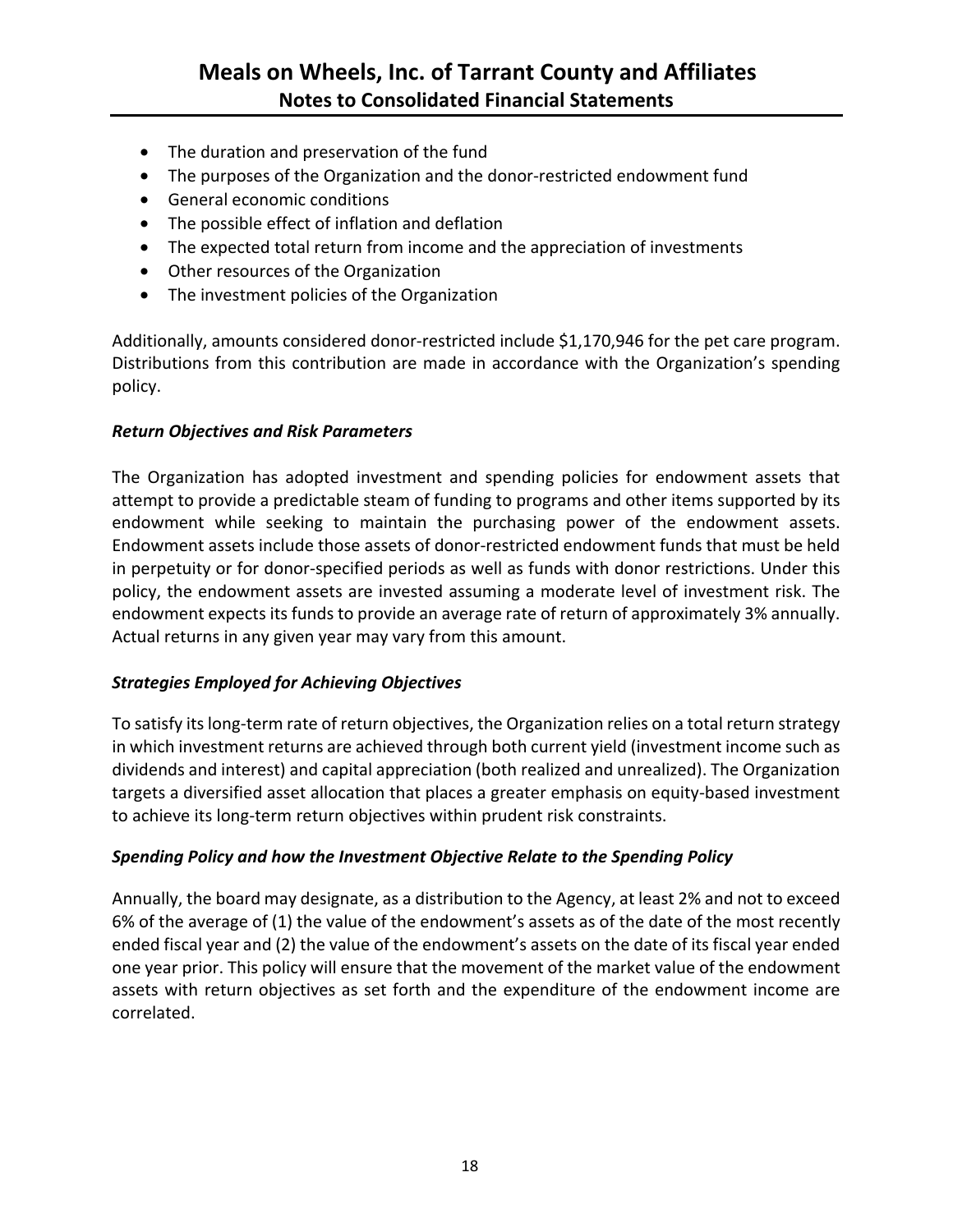The following table represents the composition of the Organization's endowment net assets by type of fund at September 30, 2021:

|                                        | Without donor<br>restrictions |           | With donor<br>restrictions |           | Total |           |
|----------------------------------------|-------------------------------|-----------|----------------------------|-----------|-------|-----------|
|                                        |                               |           |                            |           |       |           |
| Board-designated endowment funds       |                               | 1,165,800 | \$                         |           |       | 1,165,800 |
| Donor-restricted endowment funds:      |                               |           |                            |           |       |           |
| Donor-restricted gift amounts required |                               |           |                            |           |       |           |
| to be maintained in perpetuity         |                               |           |                            | 1,712,480 |       | 1,712,480 |
| Accumulated investment gains           |                               |           |                            | 27,747    |       | 27,747    |
| Donor-restricted term endowment        |                               |           |                            | 1,170,946 |       | 1,170,946 |
| Total endowment funds                  |                               | 1,165,800 |                            | 2,911,173 |       | 4,076,973 |

The following table represents the changes in the Organization's endowment funds during the year ended September 30, 2021:

|                                                                                  | Without donor<br>restrictions |                               | With donor<br>restrictions |                      | Total |                                 |
|----------------------------------------------------------------------------------|-------------------------------|-------------------------------|----------------------------|----------------------|-------|---------------------------------|
| Endowment net assets, October 1, 2020<br>Investment return, net<br>Contributions |                               | 787,747<br>154,792<br>234,345 | S.                         | 2,521,542<br>520,468 | S.    | 3,309,289<br>675,260<br>234,345 |
| Appropriation of endowment assets for<br>expenditure                             |                               | (11,084)                      |                            | (130,837)            |       | (141,921)                       |
| Endowment net assets, September 30, 2021                                         |                               | 1,165,800                     |                            | 2,911,173            |       | 4,076,973                       |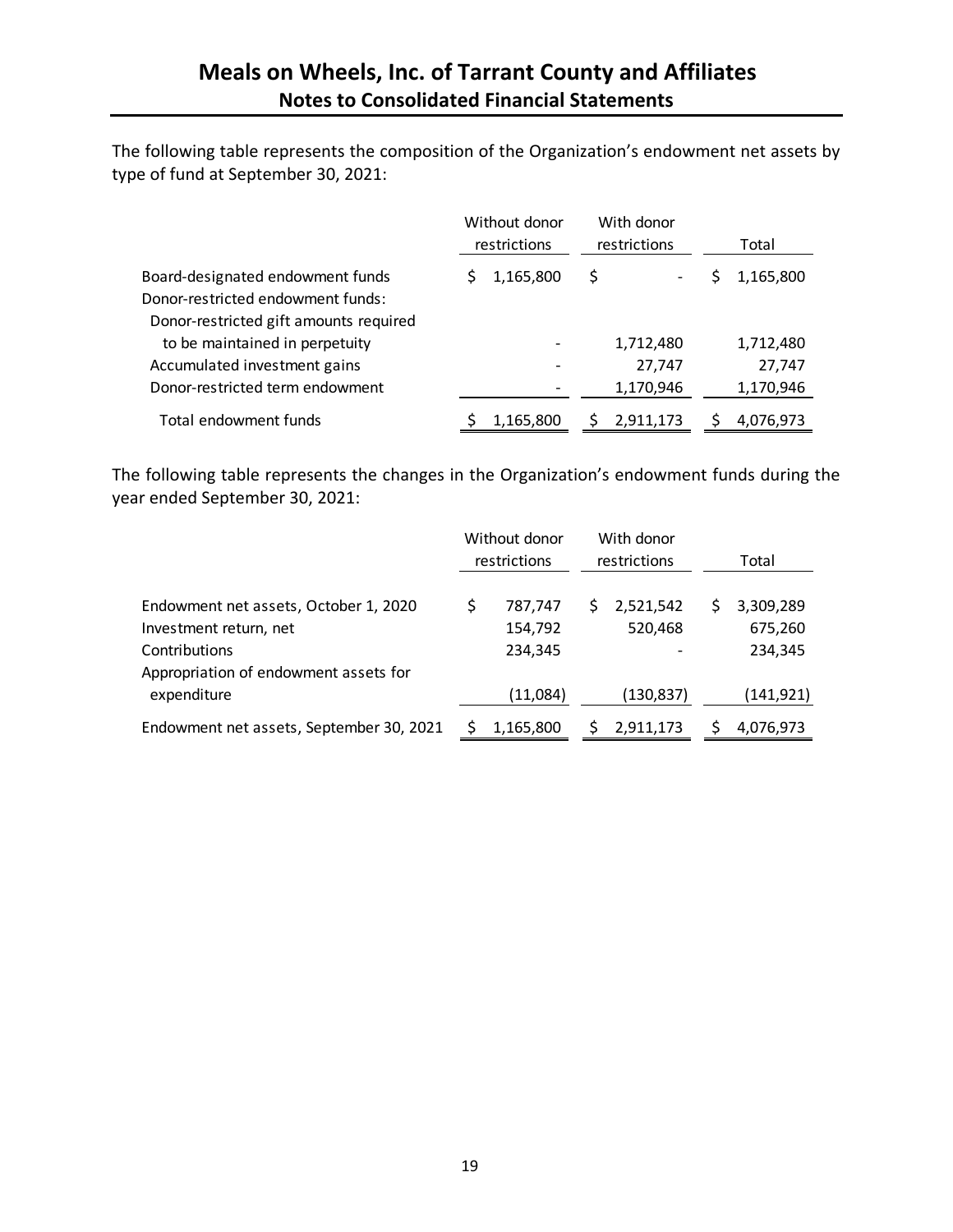### **10. Liquidity and Availability of Resources**

The following reflects the Organization's financial assets available to meet cash needs for general expenditures within one year of the consolidated statement of financial position date:

| Cash and cash equivalents                                              | \$2,045,353 |
|------------------------------------------------------------------------|-------------|
| Certificate of deposit                                                 | 118,024     |
| Accounts receivable                                                    | 1,639,586   |
| Pledges receivable                                                     | 182,770     |
| Investments                                                            | 4,039,685   |
| Total financial assets                                                 | 8,025,418   |
| Less amounts not available for general expenditures within one year:   |             |
| Certificate of deposit                                                 | 118,024     |
| Future expendable donor-restricted term endowment, net of estimated    |             |
| appropriation of \$65,000                                              | 1,105,946   |
| Donor restricted endowment to be retained in perpetuity                | 1,712,480   |
| Board designated endowment, net of estimated appropriation of          |             |
| \$154,000                                                              | 1,011,800   |
| Financial assets not available for general expenditures                | 3,948,250   |
| Financial assets available to meet cash needs for general expenditures |             |
| within one year                                                        | \$4,077,168 |

The Organization receives significant contributions restricted by donors and considers contributions restricted for programs which are ongoing, major and central to its annual operations to be available to meet cash needs for general expenditures within one year.

The Organization structures its financial assets to be available as its general expenditures, liabilities, and other obligations come due. The Organization maintains cash, cash equivalents and a certificate of deposit in financial institutions that are available for this use. The Organization manages its liquid resources by focusing on fundraising efforts to ensure the entity has adequate contributions and grants to cover programs that are being conducted. The Organization strives to have a liquidity policy to maintain current financial assets less current liabilities of 90 days operating expenses. To achieve these targets, the Organization forecasts its future cash flows and monitors its reserves and liquidity on a monthly basis.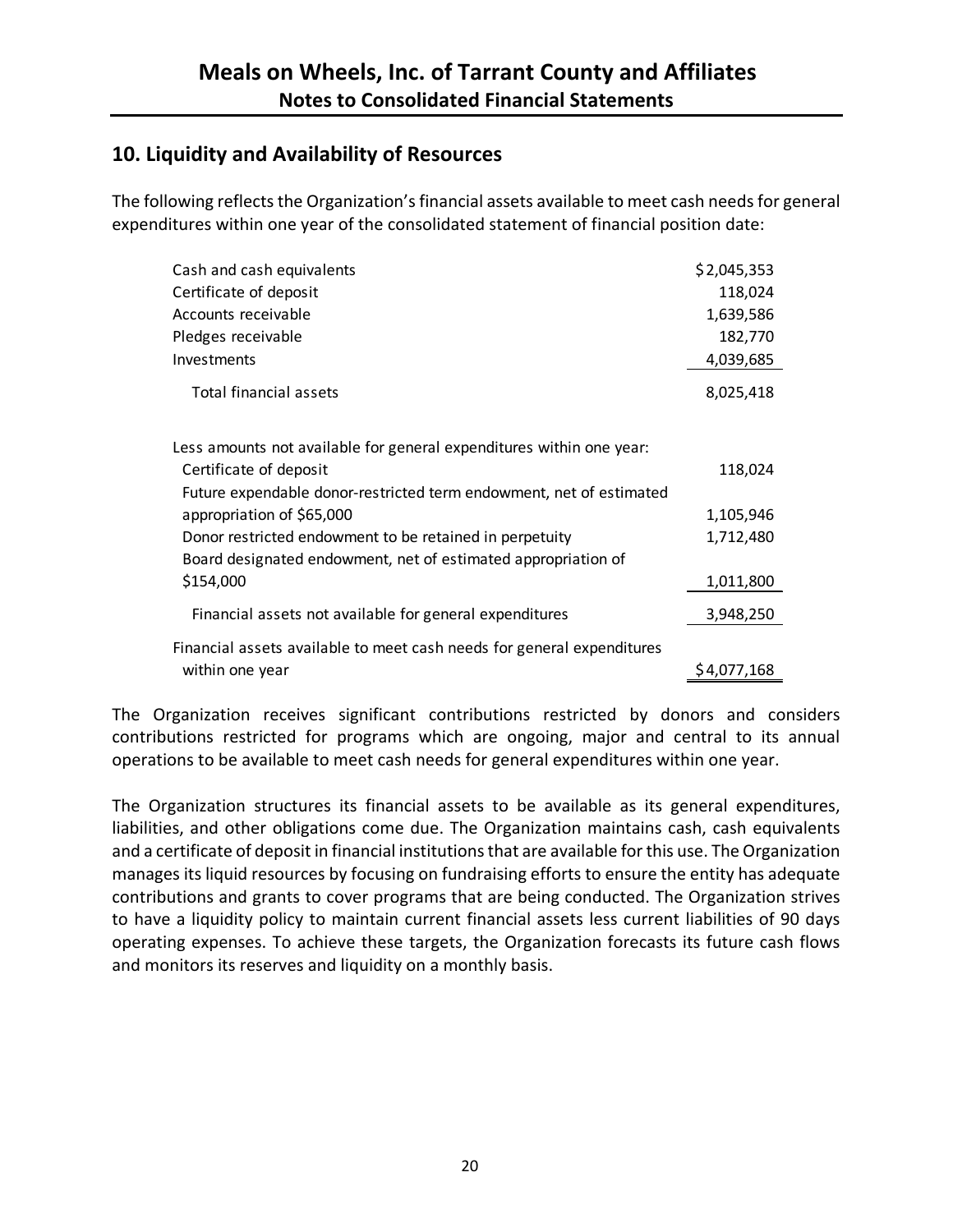### **11. Rental Revenue**

The Organization leases a portion of its land and a building to a third-party tenant under an operating lease agreement expiring in July 2022. Future minimum lease revenues required under this lease agreement for the year ending September 30, 2022 total \$74,500.

Rental revenue for the year ended September 30, 2021 totaled \$89,400.

## **12. Uncertainty**

As a result of the spread of the SARS-CoV-2 virus and the incidence of COVID-19, economic uncertainties have arisen which may negatively affect the consolidated financial position, results of operations and cash flows of the Organization. The duration of these uncertainties and the ultimate financial effects cannot be reasonably estimated at this time.

## **13. Employee Benefit Plan**

The Agency has established for its employees a Simplified Employee Pension – Individual Retirement Plan (SEP-IRA Plan) that provides retirement benefits to all eligible employees. The SEP-IRA Plan is a defined contribution plan. All employees over age 21 and having worked two consecutive calendar years are eligible to participate in the SEP-IRA Plan. Under direction of the board of directors, the Agency contributes a minimum of 5% and currently contributes 8% of the employees' gross wages into the SEP-IRA Plan. The employee is immediately fully vested. The Agency also has a tax deferred annuity plan that complies with Sections 403(b) of the Internal Revenue Code. Employees may make voluntary contributions, up to limits prescribed by law, to the 403(b) plan in addition to the 8% contributed by the Agency to the SEP-IRA Plan. Agency contributions for the year ended September 30, 2021, were approximately \$166,000.

## **14. Subsequent Events**

The Organization evaluated subsequent events through the date the consolidated financial statements were available to be issued and concluded that no additional disclosures are required.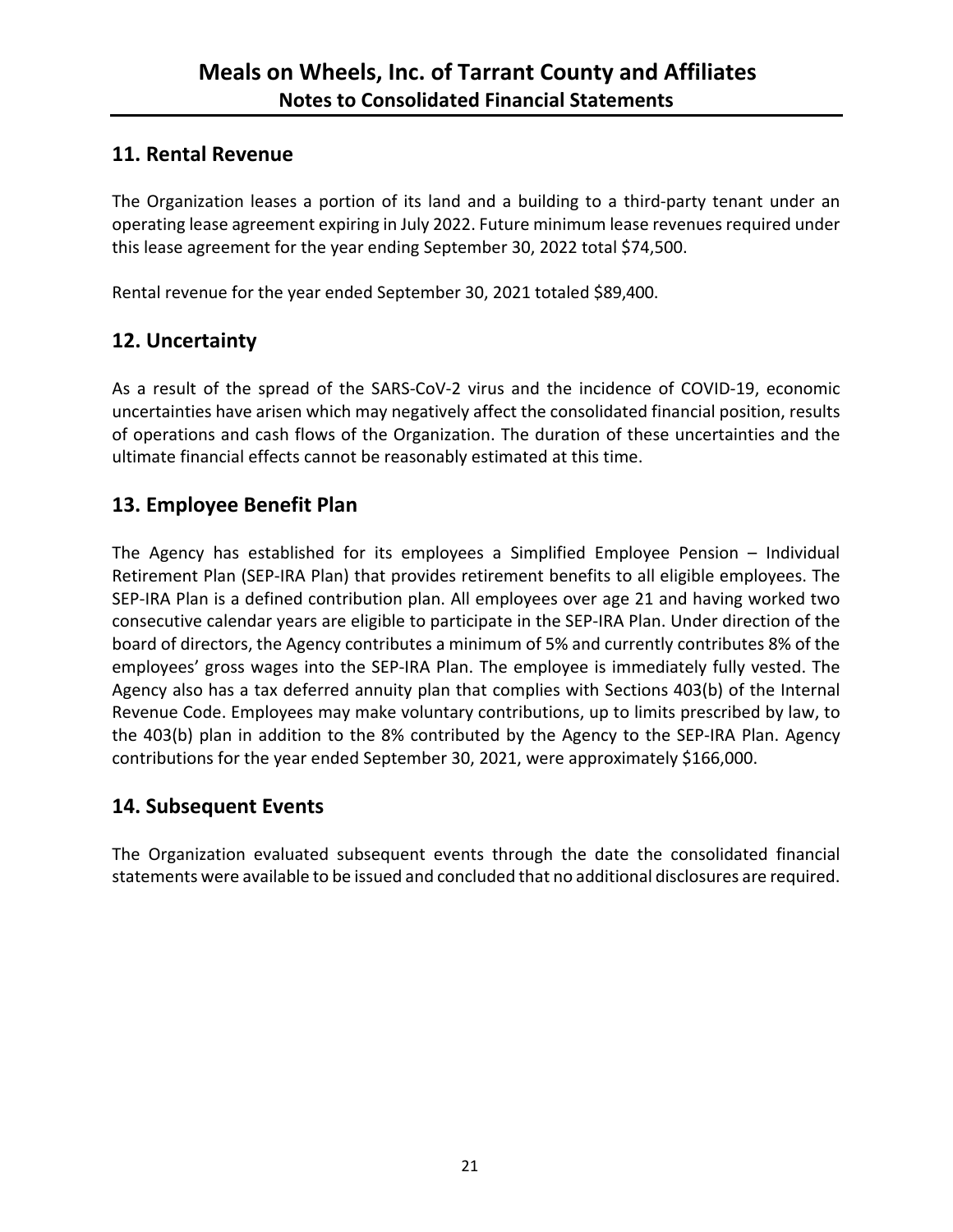## **Meals on Wheels, Inc. of Tarrant County Schedule of Expenditures of Federal and State Awards Year Ended September 30, 2021**

| Federal or State Grantor/Pass-through Grantor/Cluster or Program Title                          | <b>Assistance Listing</b><br>Number |                 | Total<br>Expenditures |
|-------------------------------------------------------------------------------------------------|-------------------------------------|-----------------|-----------------------|
|                                                                                                 |                                     | Contract Number |                       |
| Federal:<br>U.S. Department of Health and Human Services:                                       |                                     |                 |                       |
| <b>Aging Cluster</b>                                                                            |                                     |                 |                       |
| Texas Health and Human Services Commission/Area Agency on Aging of Tarrant County               |                                     |                 |                       |
| Special Programs for the Aging, Title III, Part B, Grants                                       |                                     |                 |                       |
| for Supportive Services and Senior Centers                                                      | 93.044                              | 0148-04C        | \$<br>747,080         |
| Special Programs for the Aging, Title III, Part C, Nutrition Services                           | 93.045                              | 0148-04C        | 3,969,549             |
| <b>Total Aging Cluster</b>                                                                      |                                     |                 | 4,716,629             |
| Texas Health and Human Services Commission                                                      |                                     |                 |                       |
| Social Services Block Grant                                                                     |                                     |                 |                       |
| <b>CCAD-Title XX Home Delivered Meals</b>                                                       | 93.667                              | 00174600        | 344,465               |
| <b>CCAD-Title XIX Home Delivered Meals</b>                                                      | 93.667                              |                 | 126,728               |
| <b>CCAD-Title XIX Home Delivered Meals</b>                                                      | 93.667                              |                 | 17,491                |
| Total ALN 93.667                                                                                |                                     |                 | 488,684               |
| Texas Health and Human Services Commission/Area Agency on Aging of Tarrant County               |                                     |                 |                       |
| Opioid STR                                                                                      | 93.788                              |                 | 47,685                |
| UNT Health Science Center/Area Agency on Aging of Tarrant County                                |                                     |                 |                       |
| PPHF Geriatric Education Centers (WE HAIL/Home Meds)                                            | 93.969                              |                 | 15,250                |
| Total U.S. Department of Health and Human Services                                              |                                     |                 | 5,268,248             |
| U.S. Department of Housing and Urban Development:<br><b>CDBG - Entitlement Grants - Cluster</b> |                                     |                 |                       |
| City of Arlington                                                                               |                                     |                 |                       |
| <b>Community Development Block Grant</b>                                                        | 14.218                              | 153217          | 21,007                |
| <b>Community Development Block Grant</b>                                                        | 14.218                              | 130595          | 30,002                |
| COVID-19 Community Development Block Grant                                                      | 14.218                              | 349218          | 65,374                |
| COVID-19 Community Development Block Grant                                                      | 14.218                              | 193711          | 33,240                |
| <b>Community Development Block Grant</b>                                                        | 14.218                              | 325156          | 7,182                 |
| City of Fort Worth                                                                              |                                     |                 |                       |
| <b>Community Development Block Grant</b>                                                        | 14.218                              | 54930           | 71,812                |
| COVID-19 Community Development Block Grant                                                      | 14.218                              | 54271           | 204,989               |
| <b>Total CDBG - Entitlement Grants - Cluster</b>                                                |                                     |                 | 433,606               |
| U.S. Department of Treasury:                                                                    |                                     |                 |                       |
| <b>Tarrant County</b><br><b>COVID-19 Coronavirus Relief Fund</b>                                |                                     |                 |                       |
|                                                                                                 | 21.019                              | 134126          | 630,658               |
| <b>Total Expenditures of Federal Awards</b>                                                     |                                     |                 | 6,332,512             |
| State:                                                                                          |                                     |                 |                       |
| <b>Texas Veteran's Commission:</b>                                                              |                                     |                 |                       |
| Fund for Veterans Assistance - Meals                                                            | n/a                                 | GT-FVA20-002    | 217,940               |
| Fund for Veterans Assistance - Meals                                                            | n/a                                 | GT-FVA20-040    | 83,935                |
| Fund for Veterans Assistance - Home Modifications                                               | n/a                                 | GT-HTX21-006    | 5,041                 |
| <b>Total Texas Veteran's Commission</b>                                                         |                                     |                 | 306,916               |
| <b>Texas Department of Agriculture:</b>                                                         |                                     |                 |                       |
| <b>Texans Feeding Texans</b>                                                                    | n/a                                 | HDM-20-5168     | 281,086               |
| <b>Texans Feeding Texans</b>                                                                    | n/a                                 | HDM-21-6185     | 598,106               |
| <b>Total Texas Department of Agriculture</b>                                                    |                                     |                 | 879,192               |
| <b>Total Expenditures of State Awards</b>                                                       |                                     |                 | 1,186,108             |
| <b>Total Expenditures of Federal and State Awards</b>                                           |                                     |                 | \$7,518,620           |

See notes to schedule of expenditures of federal and state awards.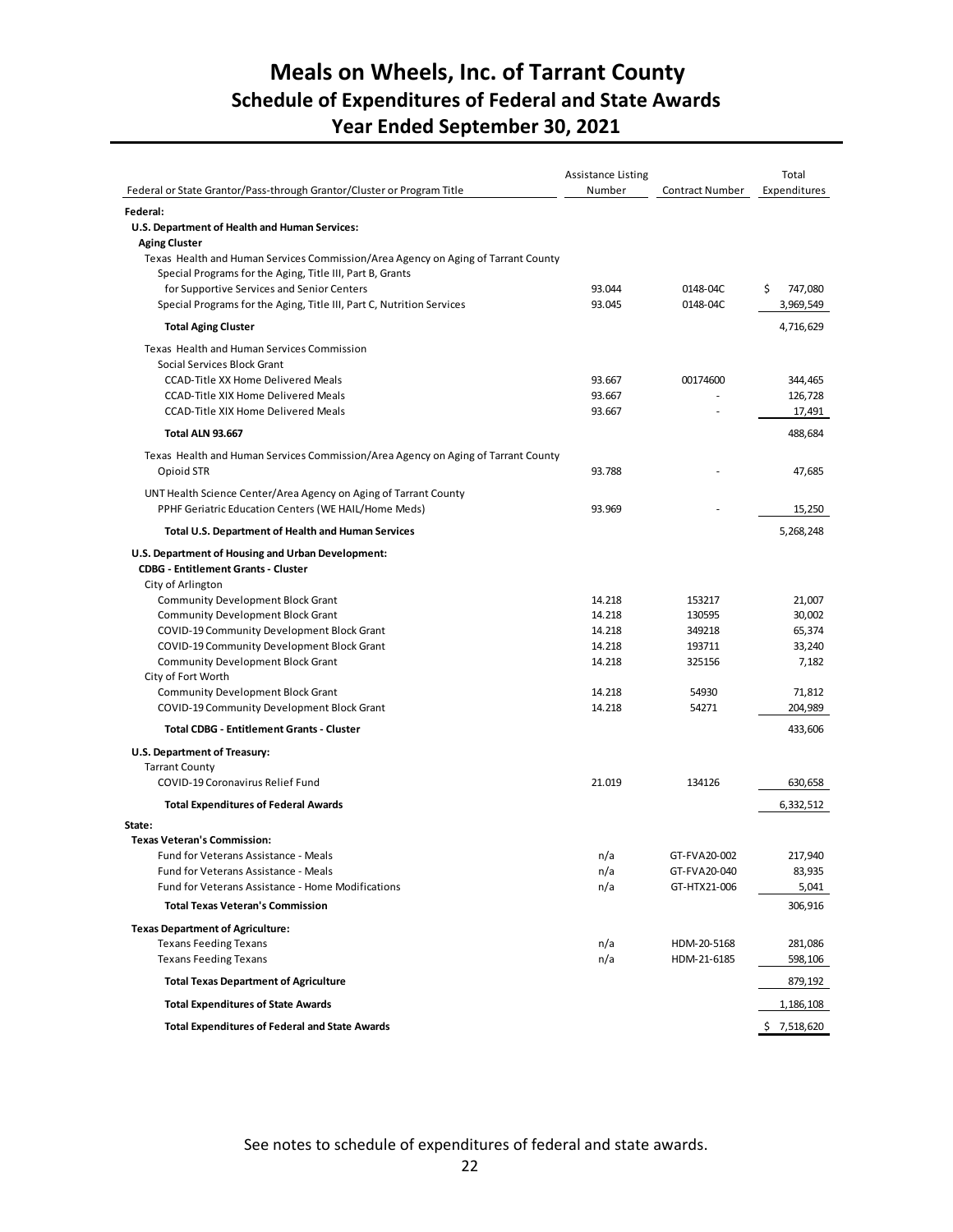## **1. Basis of Presentation**

The accompanying schedule of expenditures of federal and state awards (Schedule) includes the federal and state award activity of Meals on Wheels, Inc. of Tarrant County (Agency) under programs of the federal and state government for the year ended September 30, 2021. The information in this Schedule is presented in accordance with the requirements of *Title 2 U.S. Code of Federal Regulations Part 200, Uniform Administrative Requirements, Cost Principles, and Audit Requirements for Federal Awards* (Uniform Guidance) and the State of Texas *Uniform Grant Management Standards* (UGMS). Because the Schedule presents only a selected portion of the operations of Agency, it is not intended to and does not present the financial position, changes in net assets or cash flows of the Agency.

## **2. Summary of Significant Accounting Policies**

Expenditures reported on the Schedule are reported on the accrual basis of accounting. Such expenditures are recognized following the cost principles contained in the Uniform Guidance or the UGMS, wherein certain types of expenditures are not allowable or are limited as to reimbursement. The Agency has not elected to use the 10 percent de minimis indirect cost rate as allowed under the Uniform Guidance.

## **3. Subrecipients**

Of the federal and state expenditures presented in the Schedule, the Agency provided no federal or state awards to subrecipients.

### **4. Non-cash Assistance**

The Agency did not receive any non-cash assistance from federal or state agencies for the year ended September 30, 2021.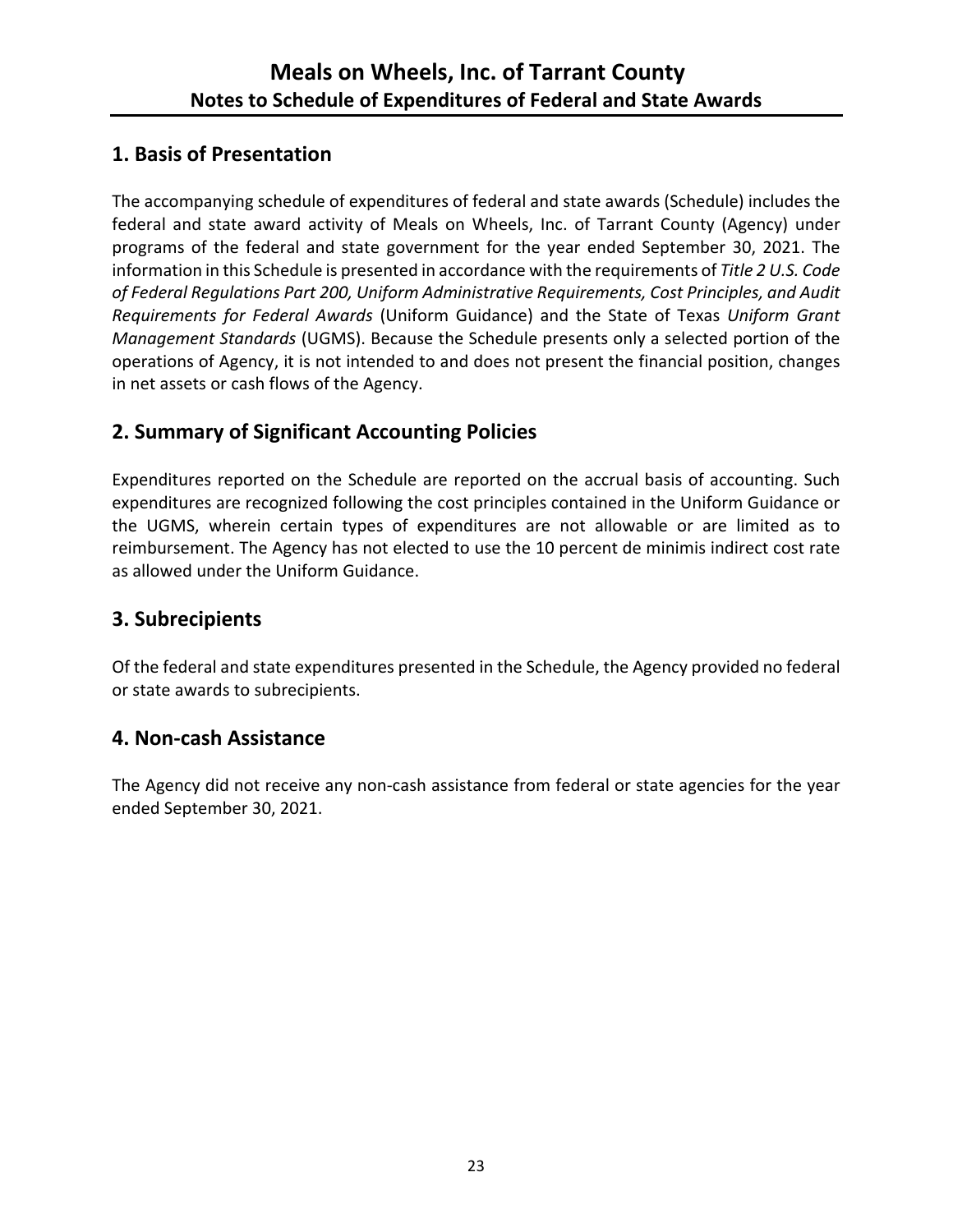

### **Report of Independent Auditors on Internal Control over Financial Reporting and on Compliance and Other Matters Based on an Audit of Financial Statements Performed in Accordance with** *Government Auditing Standards*

Board of Directors Meals on Wheels, Inc. of Tarrant County

### **Report on Compliance for Each Major Federal and State Program**

We have audited Meals on Wheels, Inc. of Tarrant County's (Agency) (a nonprofit organization) compliance with the types of compliance requirements described in OMB Compliance Supplement and the State of Texas Uniform Grant Management Standards (UGMS) that could have a direct and material effect on each of the Agency's major federal and state programs for the year ended September 30, 2021. The Agency's major federal and state programs are identified in the summary of auditors' results section of the accompanying schedule of findings and questioned costs.

#### **Management's Responsibility**

Management is responsible for compliance with the federal and state statutes, regulations, and the terms and conditions of its federal and state awards applicable to its federal and state programs.

#### **Auditors' Responsibility**

Our responsibility is to express an opinion on compliance for each of the Agency's major federal and state programs based on our audit of the types of compliance requirements referred to above. We conducted our audit of compliance in accordance with U.S. generally accepted auditing standards; the standards applicable to financial audits contained in Government Auditing Standards, issued by the Comptroller General of the United States and the audit requirements of Title 2 U.S. Code of Federal Regulations Part 200, Uniform Administrative Requirements, Cost Principles, and Audit Requirements of Federal Awards (Uniform Guidance) and the State of Texas UGMS. Those standards, the Uniform Guidance and the State of TexasUGMS require that we plan and perform the audit to obtain reasonable assurance about whether noncompliance with the types of compliance requirements referred to above that could have a direct and material effect on a major federal or state program occurred. An audit includes examining, on a test basis, evidence about the Agency's compliance with those requirements and performing such other procedures as we considered necessary in the circumstances.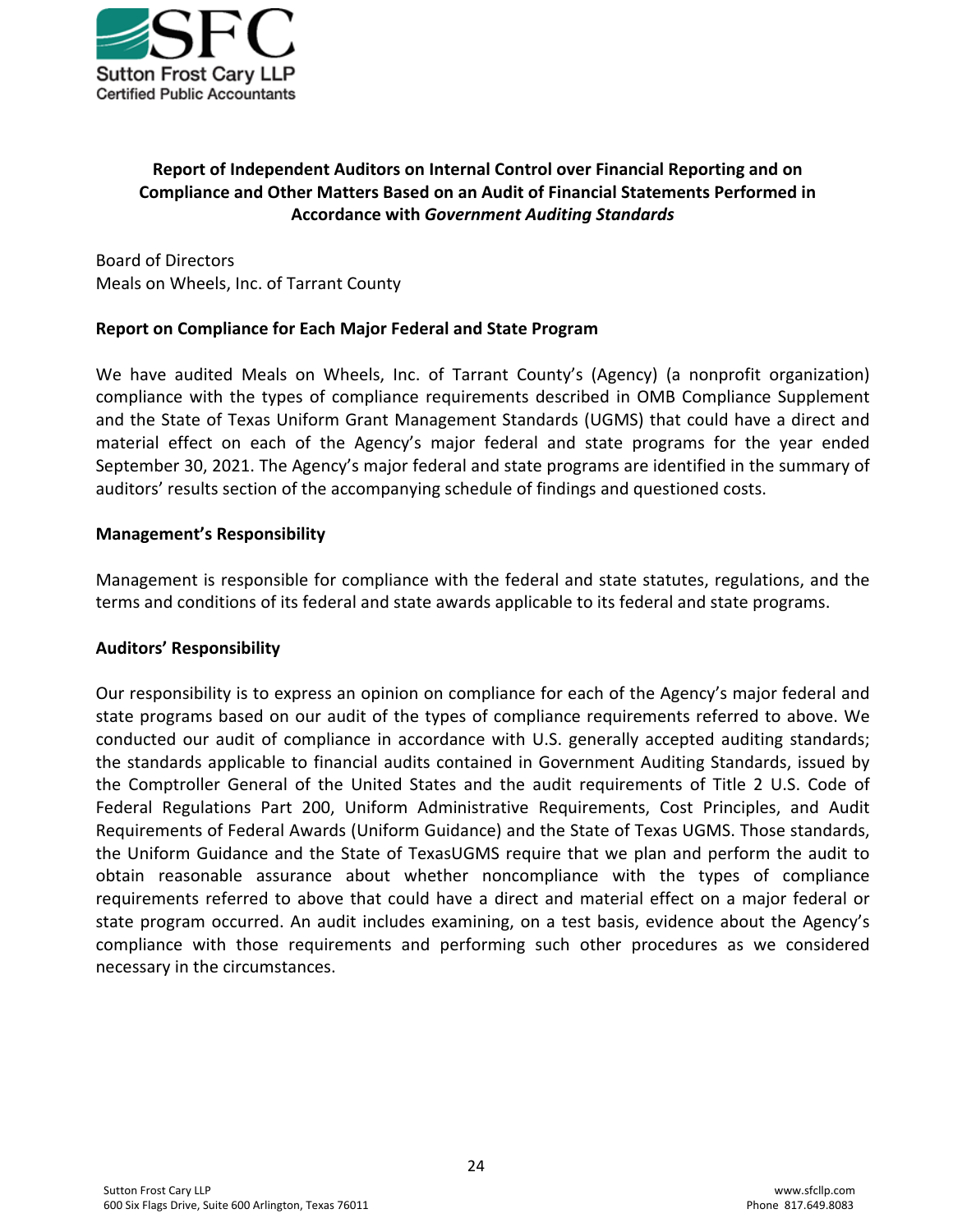#### **Compliance and Other Matters**

As part of obtaining reasonable assurance about whether the Agency's financial statements are free from material misstatement, we performed tests of its compliance with certain provisions of laws, regulations, contracts and grant agreements, noncompliance with which could have a direct and material effect on the determination of financial statement amounts. However, providing an opinion on compliance with those provisions was not an objective of our audit, and accordingly, we do not express such an opinion. The results of our tests disclosed no instances of noncompliance or other matters that are required to be reported under *Government Auditing Standards.* 

#### **Purpose of this Report**

The purpose of this report is solely to describe the scope of our testing of internal control and compliance and the results of that testing, and not to provide an opinion on the effectiveness of the Agency's internal control or on compliance. This report is an integral part of an audit performed in accordance with *Government Auditing Standards* in considering the Agency's internal control and compliance. Accordingly, this communication is not suitable for any other purpose.

Sutton Drost Cary

A Limited Liability Partnership

Arlington, Texas January 19, 2022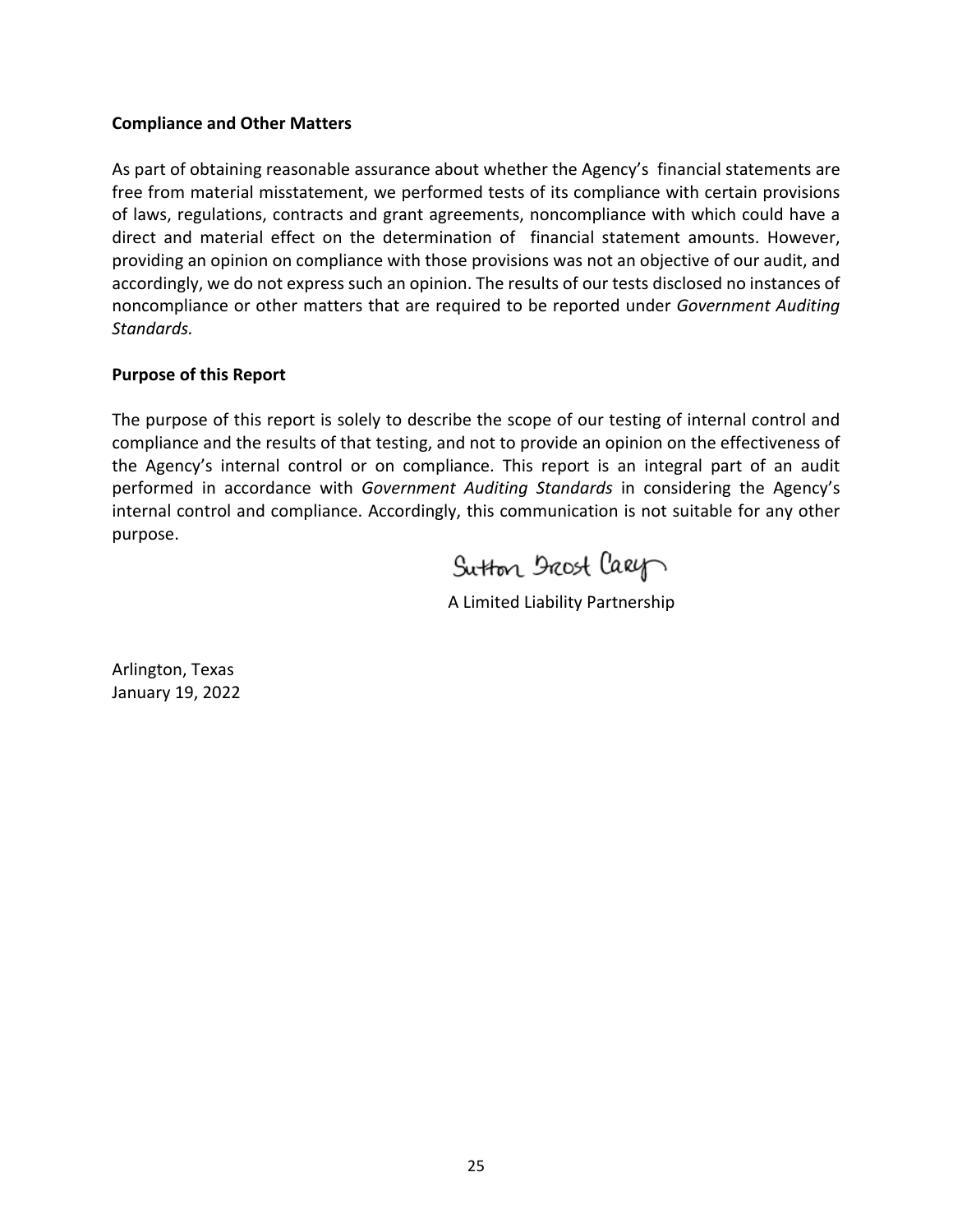

### **Report of Independent Auditors on Compliance for Each Major Federal and State Program and on Internal Control over Compliance in Accordance with the Uniform Guidance and State of Texas** *Uniform Grant Management Standards*

Board of Directors Meals on Wheels, Inc. of Tarrant County

#### **Report on Compliance for Each Major Federal and State Program**

We have audited Meals on Wheels, Inc. of Tarrant County's (Agency) (a nonprofit organization) compliance with the types of compliance requirements described in *OMB Compliance Supplement* and the State of Texas *Uniform Grant Management Standards* (UGMS) that could have a direct and material effect on each of the Agency's major federal and state programs for the year ended September 30, 2021. The Agency's major federal and state programs are identified in the summary of auditors' results section of the accompanying schedule of findings and questioned costs.

#### **Management's Responsibility**

Management is responsible for compliance with the federal and state statutes, regulations, and the terms and conditions of its federal and state awards applicable to its federal and state programs.

#### **Auditors' Responsibility**

Our responsibility is to express an opinion on compliance for each of the Agency's major federal and state programs based on our audit of the types of compliance requirements referred to above. We conducted our audit of compliance in accordance with U.S. generally accepted auditing standards; the standards applicable to financial audits contained in *Government Auditing Standards*, issued by the Comptroller General of the United States and the audit requirements of Title 2 U.S. *Code of Federal Regulations*  Part 200, *Uniform Administrative Requirements, Cost Principles, and Audit Requirements of Federal Awards* (Uniform Guidance) and the State of Texas UGMS. Those standards, the Uniform Guidance and the State of Texas UGMS require that we plan and perform the audit to obtain reasonable assurance about whether noncompliance with the types of compliance requirements referred to above that could have a direct and material effect on a major federal or state program occurred. An audit includes examining, on a test basis, evidence about the Agency's compliance with those requirements and performing such other procedures as we considered necessary in the circumstances.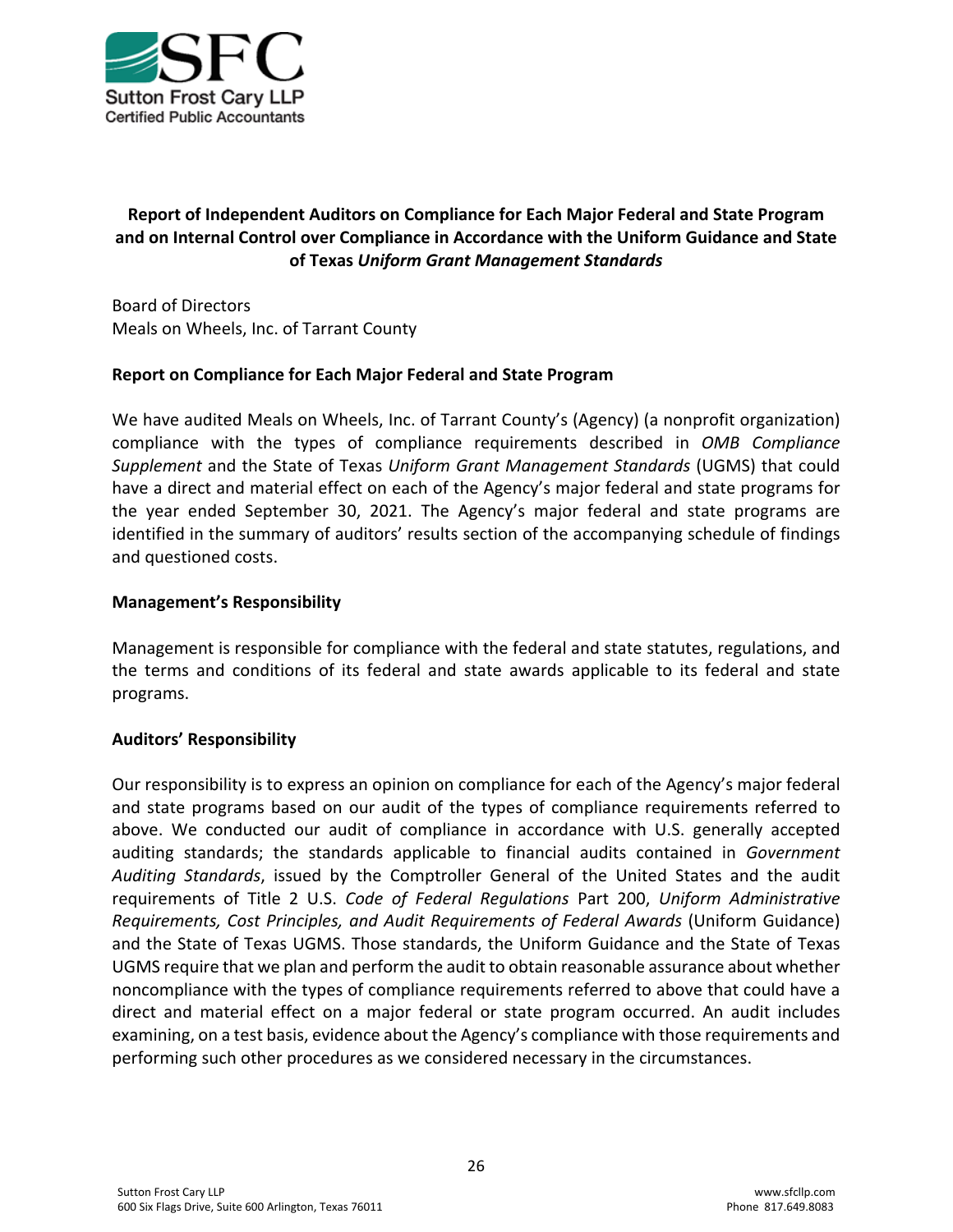We believe that our audit provides a reasonable basis for our opinion on compliance for each major federal and state program. However, our audit does not provide a legal determination of the Agency's compliance.

### **Opinion on Each Major Federal and State Program**

In our opinion, the Agency complied, in all material respects, with the types of compliance requirements referred to above that could have a direct and material effect on its major federal and state programs for the year ended September 30, 2021.

### **Report on Internal Control Over Compliance**

Management of the Agency is responsible for establishing and maintaining effective internal control over compliance with the types of compliance requirements referred to above. In planning and performing our audit of compliance, we considered the Agency's internal control over compliance with the types of requirements that could have a direct and material effect on each major federal and state program to determine the auditing procedures that are appropriate in the circumstances for the purpose of expressing an opinion on compliance for each major federal and state program and to test and report on internal control over compliance in accordance with the Uniform Guidance and the State of Texas UGMS*,* but not for the purpose of expressing an opinion on the effectiveness of internal control over compliance. Accordingly, we do not express an opinion on the effectiveness of the Agency's internal control over compliance.

A *deficiency in internal control over compliance* exists when the design or operation of a control over compliance does not allow management or employees, in the normal course of performing their assigned functions, to prevent, or detect and correct, noncompliance with a type of compliance requirement of a state program on a timely basis. A *material weakness in internal control over compliance* is a deficiency, or combination of deficiencies, in internal control over compliance, such that there is a reasonable possibility that material noncompliance with a type of compliance requirement of a federal and state program will not be prevented, or detected and corrected, on a timely basis. A *significant deficiency in internal control over compliance* is a deficiency, or a combination of deficiencies, in internal control over compliance with a type of compliance requirement of a federal and state program that is less severe than a material weakness in internal control over compliance, yet important enough to merit attention by those charged with governance.

Our consideration of internal control over compliance was for the limited purpose described in the Organization paragraph of this section and was not designed to identify all deficiencies in internal control over compliance that might be material weaknesses or significant deficiencies. We did not identify any deficiencies in internal control over compliance that we consider to be material weaknesses. However, material weaknesses may exist that have not been identified.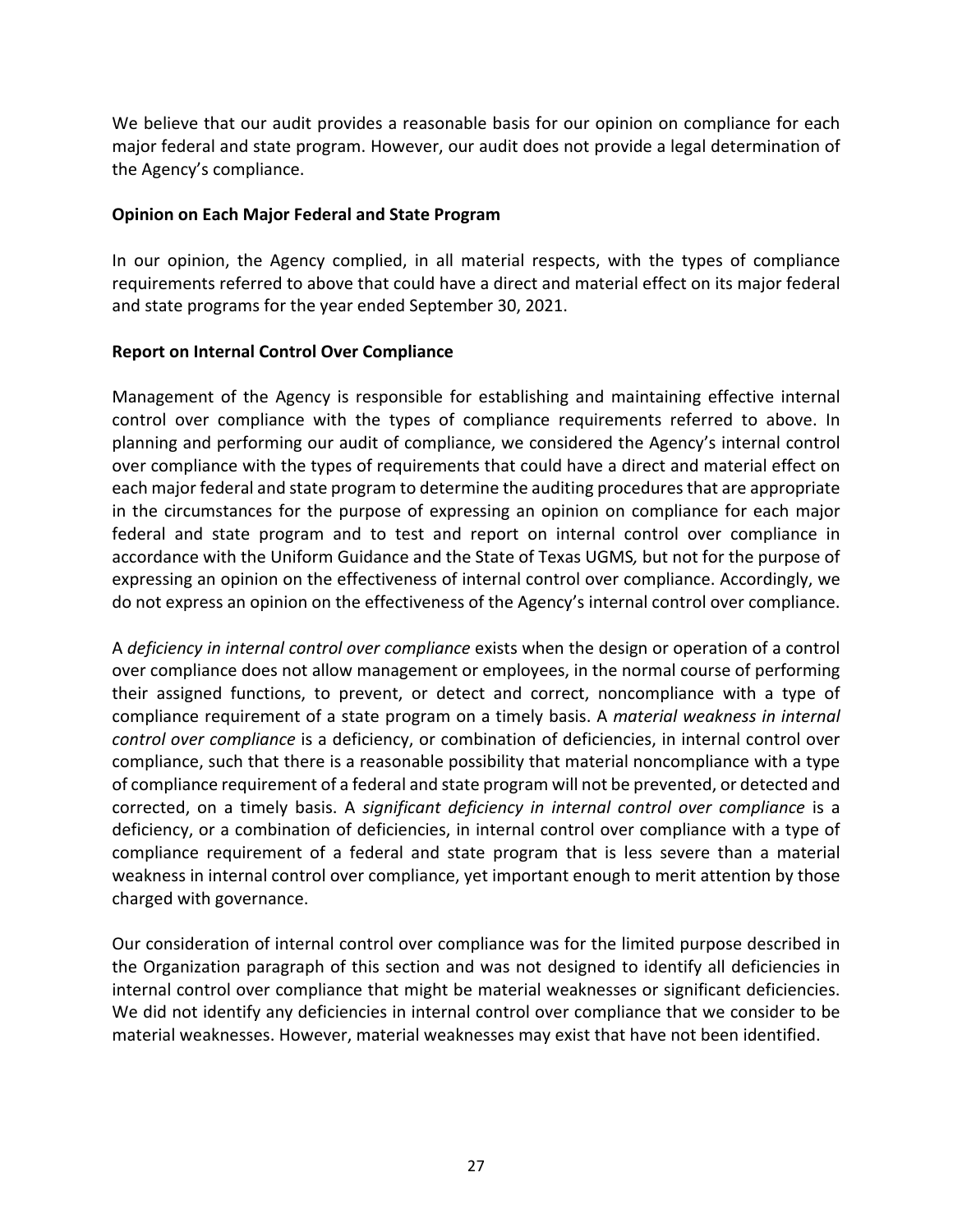The Agency's response to the internal control over compliance findings identified in our audit is described in the accompanying schedule of findings and questioned costs. The Agency's response was not subjected to the auditing procedures applied in the audit of compliance and, accordingly, we express no opinion on the response.

The purpose of this report on internal control over compliance is solely to describe the scope of our testing of internal control over compliance and the results of that testing based on the requirements of the Uniform Guidance and the State of Texas UGMS. Accordingly, this report is not suitable for any other purpose.

Sutton Drost Cary

A Limited Liability Partnership

Arlington, Texas January 19, 2022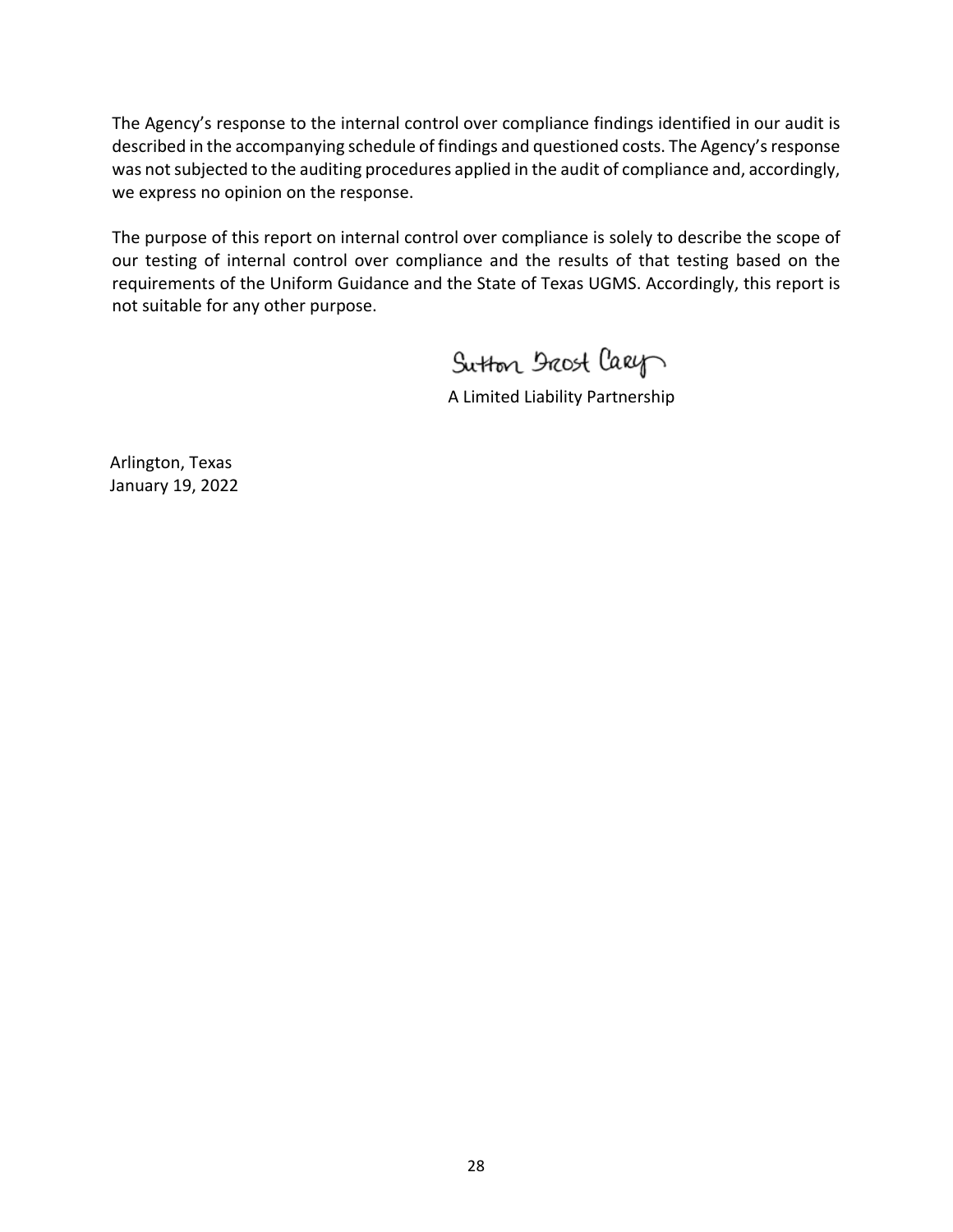### **Section I – Summary of Auditors' Results**

| <b>Consolidated Financial Statements</b>                                                                                                                                                            |                     |
|-----------------------------------------------------------------------------------------------------------------------------------------------------------------------------------------------------|---------------------|
| Type of auditors' report issued:                                                                                                                                                                    | Unmodified          |
| Internal control over financial reporting:<br>· Material weaknesses identified?<br>· Significant deficiencies identified?                                                                           | Nο<br>None reported |
| Noncompliance material to financial statements noted?                                                                                                                                               | No                  |
| <b>Federal and State Awards</b>                                                                                                                                                                     |                     |
| Internal control over major programs:<br>• Material weaknesses identified?<br>· Significant deficiencies identified?                                                                                | No<br>None reported |
| Type of auditors' report issued on compliance for<br>major programs:<br>Any audit findings disclosed that are required to<br>be reported in accordance with the Uniform<br><b>Guidance or UGMS?</b> | Unmodified<br>No    |
| <b>Identification of Major Federal and State Programs:</b>                                                                                                                                          |                     |
| Federal:<br>The Aging Cluster ALN 93.044/93.045<br>Coronavirus Relief Fund ALN 21.019                                                                                                               |                     |
| State:<br>Texas Veterans Commission: Fund for Veteran's Assistance                                                                                                                                  |                     |
| Dollar threshold used to distinguish between<br>type A and type B programs:                                                                                                                         | \$750,000           |
| Auditee qualified as low-risk auditee?                                                                                                                                                              | Yes                 |

**Section II – Financial Statement Findings** 

None